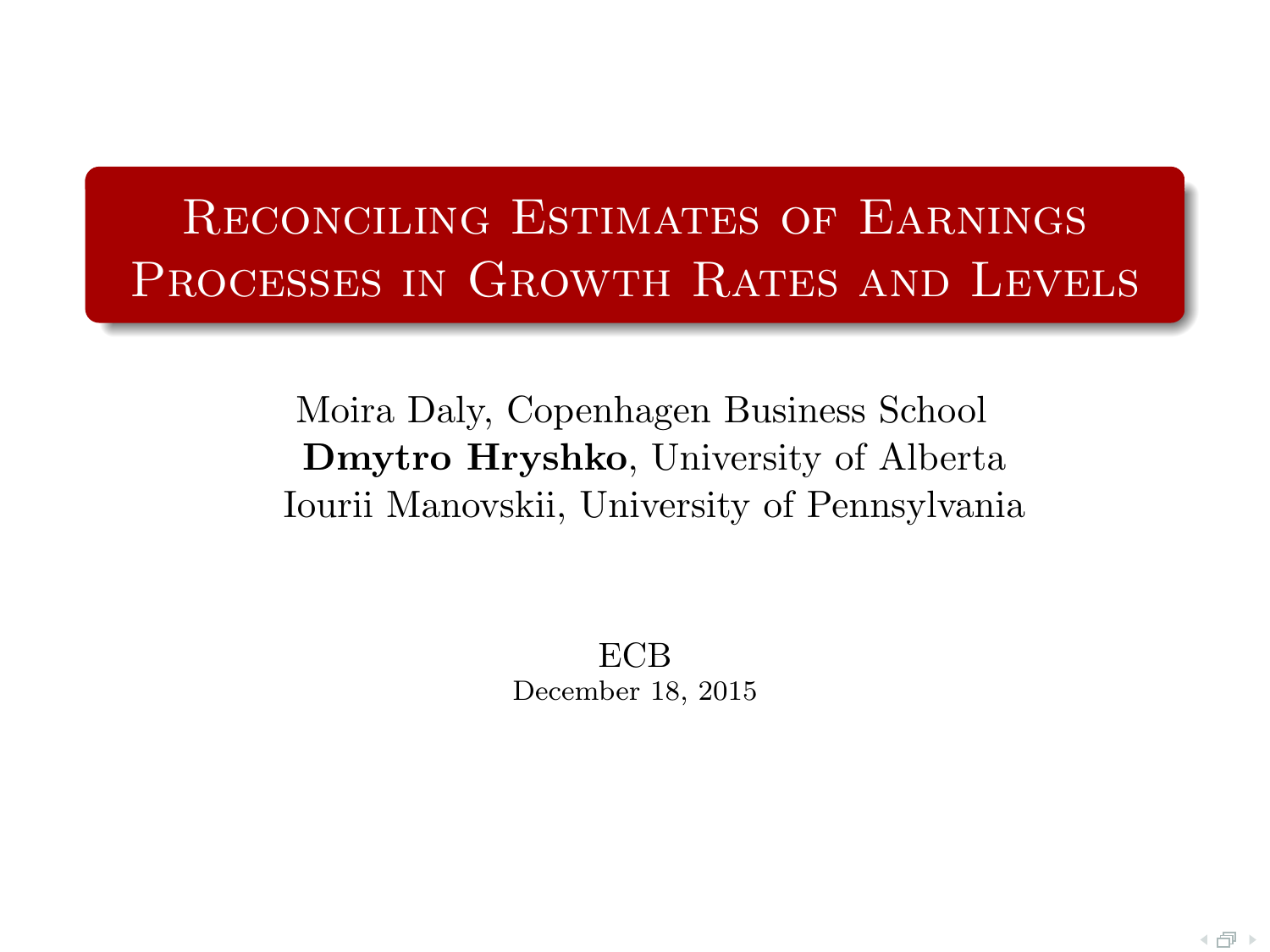# Motivation

- There is a large literature estimating stochastic processes for individual earnings.
	- Recently, using large administrative data
	- Typically unbalanced panels (select strong labor-market attachment, no outliers, etc.)
- Crucial ingredient of many quantitative macro models with incomplete insurance markets.
- Typically estimated on the data and then used as a source of risk in household budgets in the model.
- Despite its importance, there's still controversy about the nature and the size of risk.
	- Large administrative data don't settle the issue.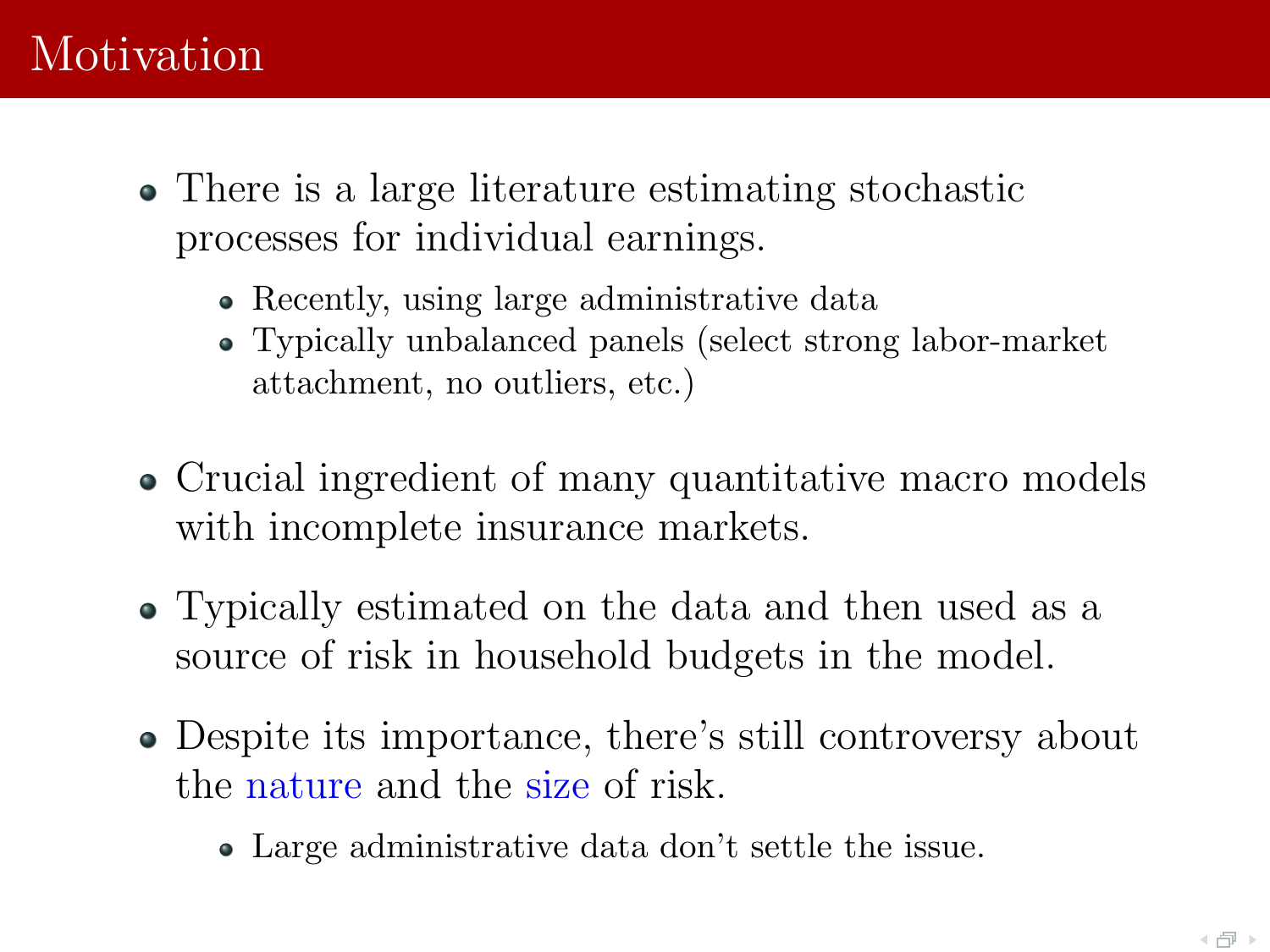A typical earnings process:

$$
y_{it} = \alpha_i + p_{it} + \tau_{it}, \quad \alpha_i \sim \text{iid}(0, \sigma_{\alpha}^2)
$$
  
\n
$$
p_{it} = \phi_p p_{it-1} + \xi_{it}, \quad \xi_{it} \sim \text{iid}(0, \sigma_{\xi}^2)
$$
  
\n
$$
\tau_{it} = \theta(L)\epsilon_{it}, \qquad \epsilon_{it} \sim \text{iid}(0, \sigma_{\epsilon}^2)
$$

 $y_{it}$  is individual i's log-earnings at time t;

 $p_{it}$  is the permanent component (random walk if  $\phi_p = 1$ );  $\tau_{it}$  is the transitory component: MA(1), ARMA(1,1),  $AR(1)$ , or iid;

 $\alpha_i$  is an individual fixed effect.

 $\sigma_{\xi}^2 = ? \sigma_{\epsilon}^2$ No consensus!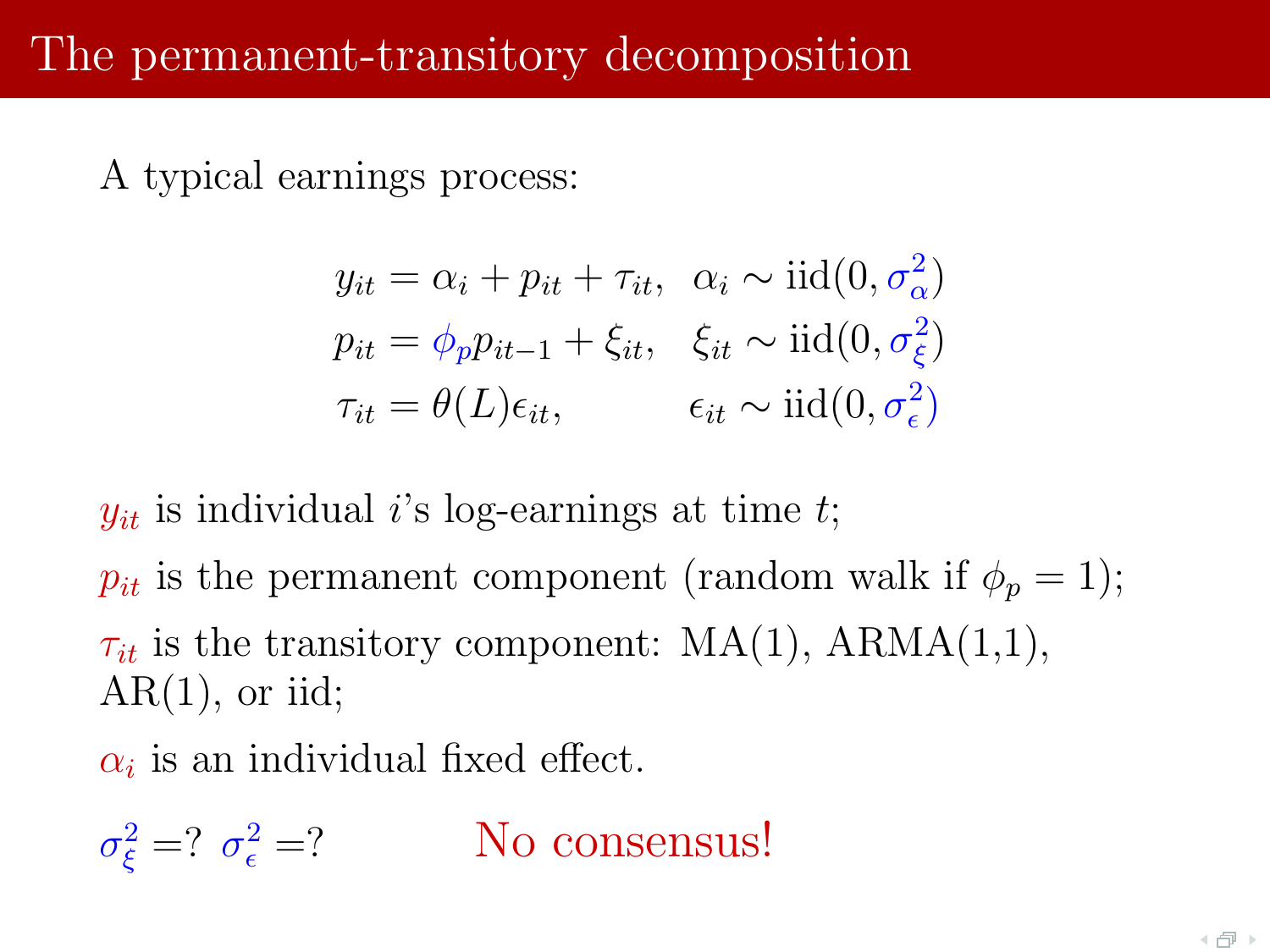RED 2010, Cross-sectional facts for macroeconomists:

The estimates using the moments of log-earnings in levels,  $E[y_{it}y_{it+j}]$ , are substantially different from the estimates using the moments of log-earnings in differences,  $E[\Delta y_{it} \Delta y_{it+j}].$ 

Permanent variance,  $\sigma_{\xi}^{2}$  (levels)  $\ll \sigma_{\xi}^{2}$  (differences) Transitory variance,  $\sigma_{\epsilon}^2$  (levels)  $\gg \sigma_{\epsilon}^2$  (differences)

#### Why?

Heathcote, Storesletten, Violante (2010): misspesification.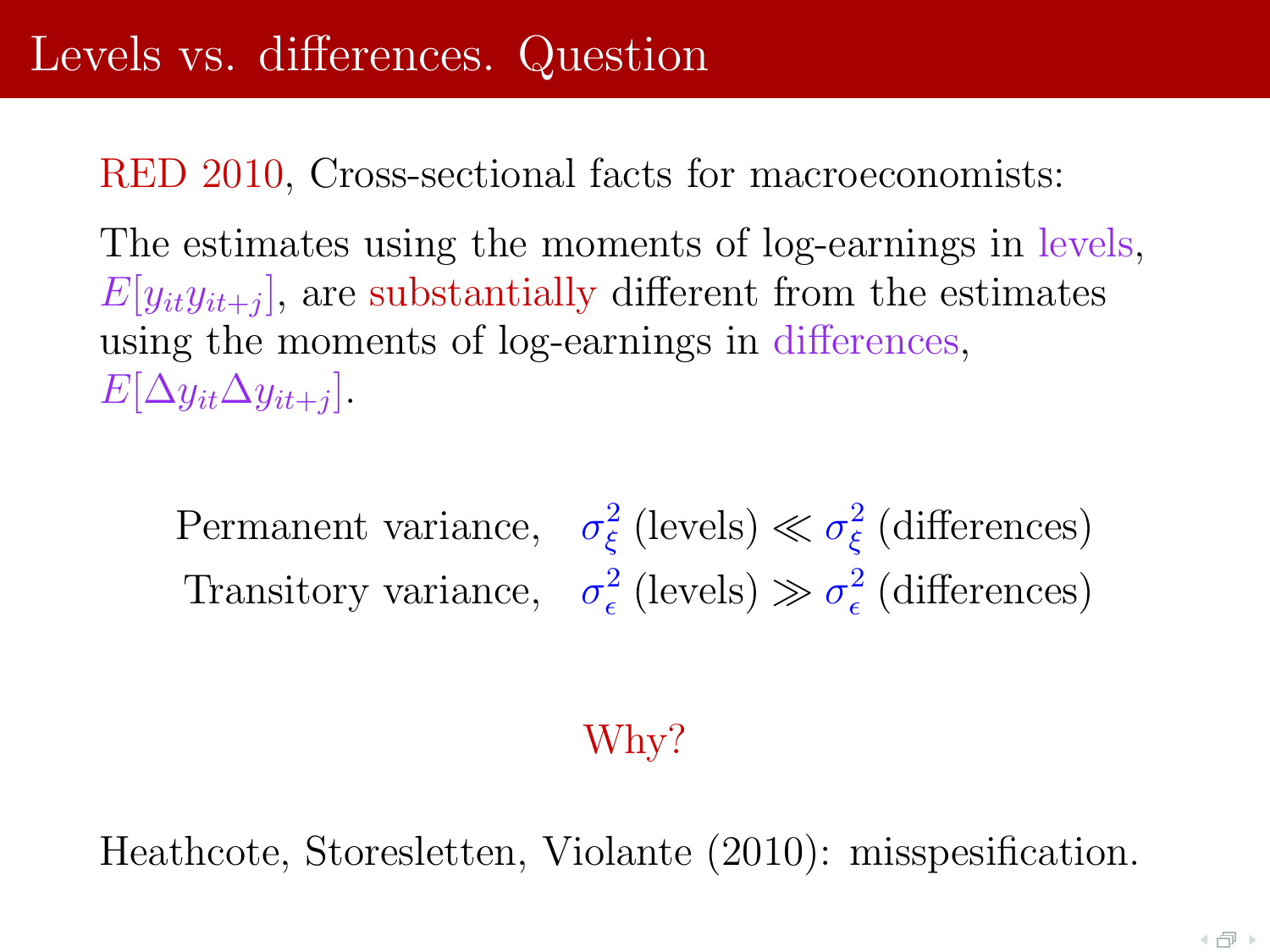- <span id="page-4-0"></span>Using administrative Danish (1981–2006) and German (1984–2008) data, we find the source of discrepancy.
- Earnings are lower on average and are more volatile in the few first and last periods of the incomplete contiguous earnings spells.  $\left($  [Fig.](#page-5-0)
- Those "outlying" observations contribute differently to the moments in levels and growth rates, and create divergence in the levels/growth estimations.
- These spell characteristics matter in recovering parameters of the earnings process and the extent of consumption insurance against permanent shocks.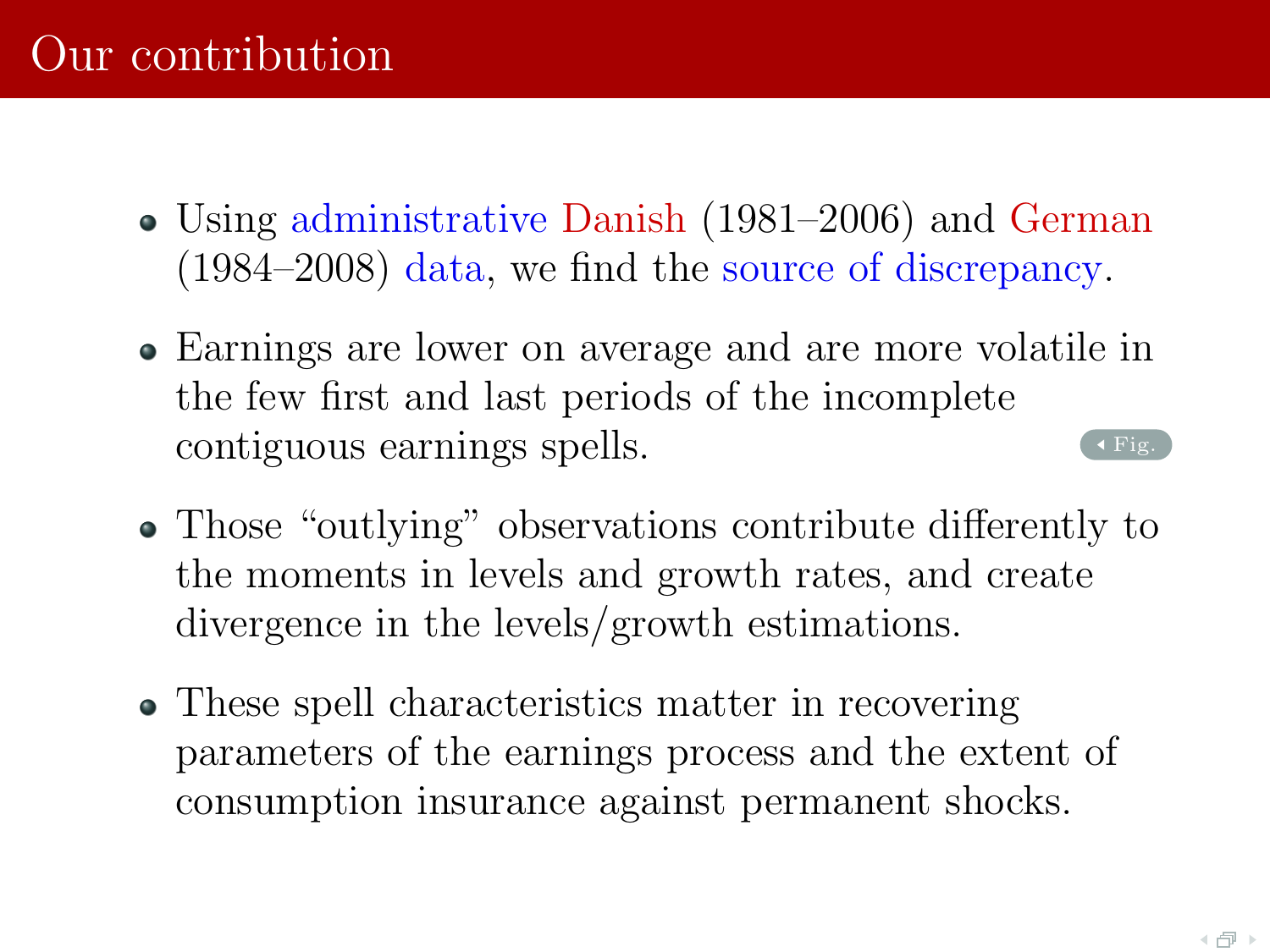#### Random earnings paths. German data.

<span id="page-5-0"></span>

[Back](#page-4-0)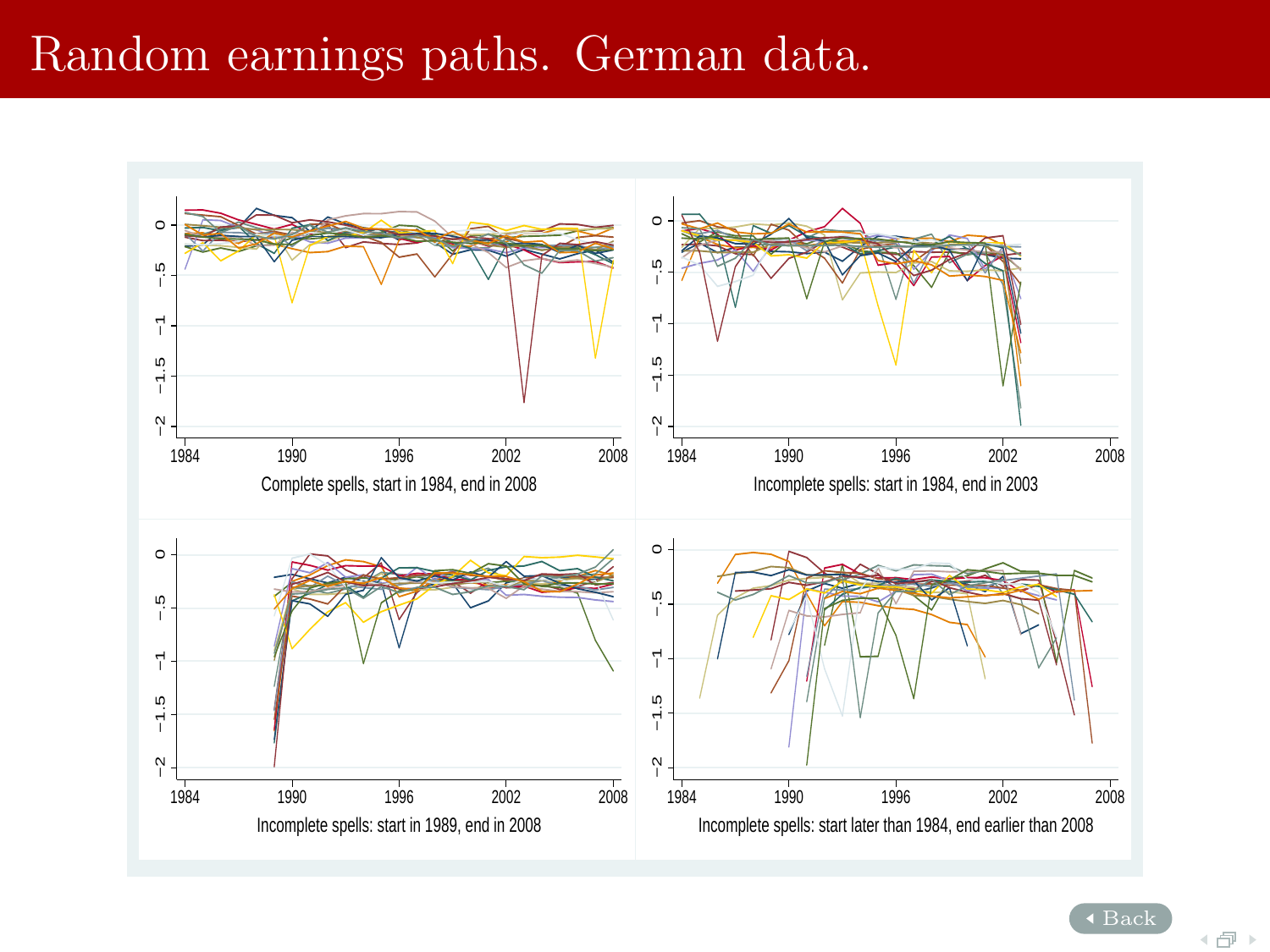# Identification. Random walk & iid trans. component

#### Differences:

$$
\sigma_{\xi,t}^2 = E[\Delta y_{it}\Delta y_{it-1}] + E[\Delta y_{it}\Delta y_{it}] + E[\Delta y_{it}\Delta y_{it+1}]
$$
\n(D1)\n
$$
\sigma_{\epsilon,t}^2 = -E[\Delta y_{it}\Delta y_{it+1}]
$$
\n(D2)

#### Levels:

$$
\sigma_{\xi,t}^2 = E[y_{it}y_{it+1}] - E[y_{it-1}y_{it+1}] - E[y_{it}y_{it-2}] + E[y_{it-1}y_{it-2}] \tag{L1}
$$

$$
\sigma_{\epsilon,t}^2 = E[y_{it}y_{it}] - E[y_{it}y_{it+1}] - E[y_{it}y_{it-1}] + E[y_{it-1}y_{it+1}] \tag{L2}
$$

- $\bullet$  (L1) is an expansion of (D1), and (L2) is an expansion of (D2).
- The moments are expected to deliver the same estimates of perm. (trans.) variance in a sample of individuals whose earnings are nonmissing for the periods  $t - 2(t - 1)$  through  $t + 1(t + 1)$ .
- What if individual earnings spells have missing observations, or have an earnings spell starting at  $t-2$  and/or ending at  $t+1$ ?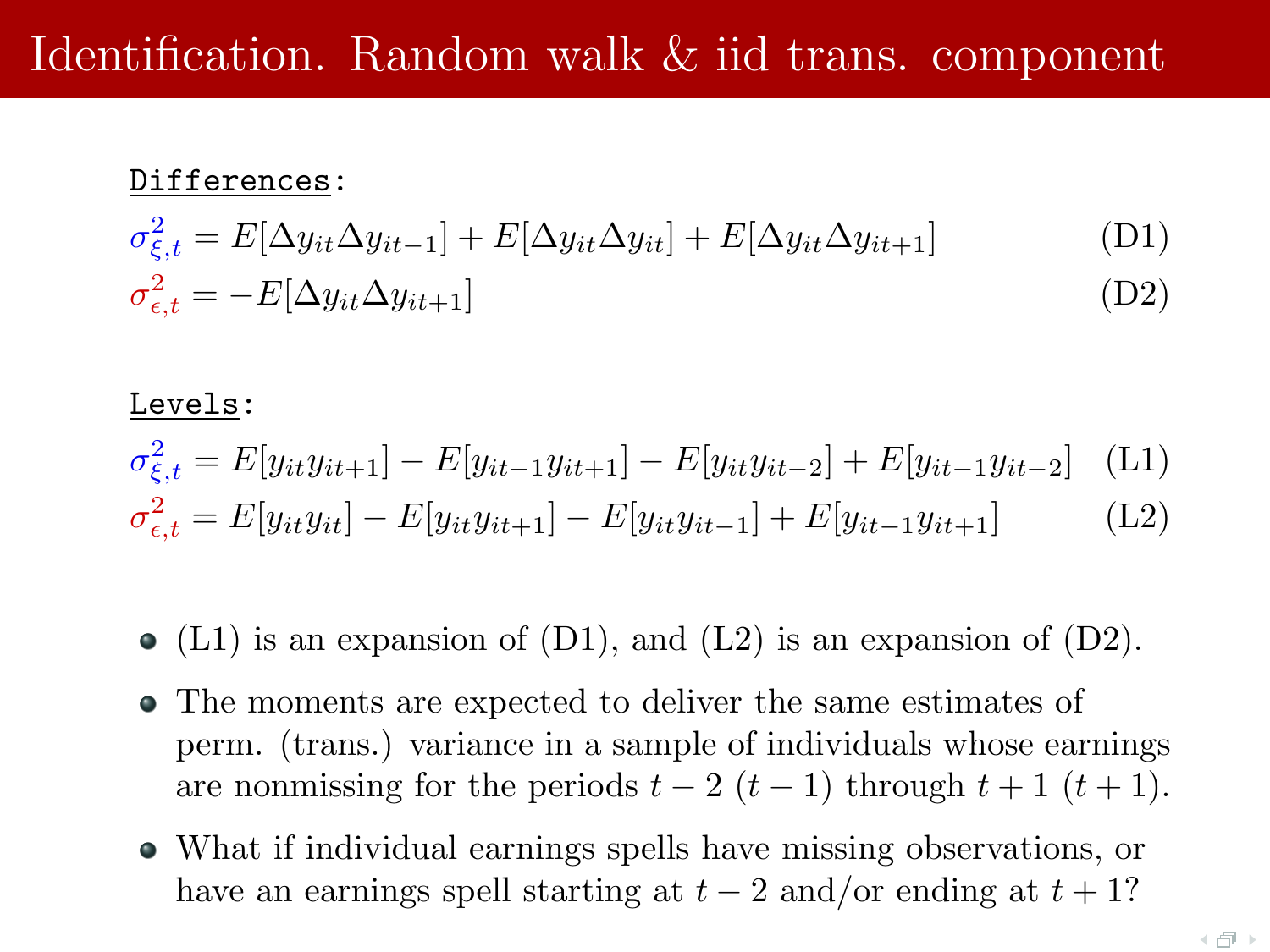### Identification.

 $y_{it} = \alpha_i + p_{it} + \epsilon_{it} + \nu_{it}, \quad \nu_{it}$  rare shock ~  $\text{iid}(\mu_\nu, \sigma_\nu^2)$ Ex.  $\nu_{it} \neq 0$  if  $t = t_0^i$  and  $t_0^i \neq t_0$  $\nu_{it}$  uncorr. with  $\alpha_i, \xi_{is}, \epsilon_{is},$  all  $t, s$ 

# Levels:  $\sigma_{\epsilon,t}^2 = \begin{bmatrix} E[y_{it}y_{it}] & -E[y_{it}y_{it+1}] - E[y_{it}y_{it-1}] + E[y_{it-1}y_{it+1}] \end{bmatrix}$ extra var.:  $\mu_\nu^2+\sigma_\nu^2$

Differences:

$$
\sigma_{\xi,t+1}^2 = E[\Delta y_{it+1} \Delta y_{it}] + \underbrace{E[\Delta y_{it+1} \Delta y_{it+1}]}_{\text{extra var.}:} + E[\Delta y_{it+1} \Delta y_{it+2}]
$$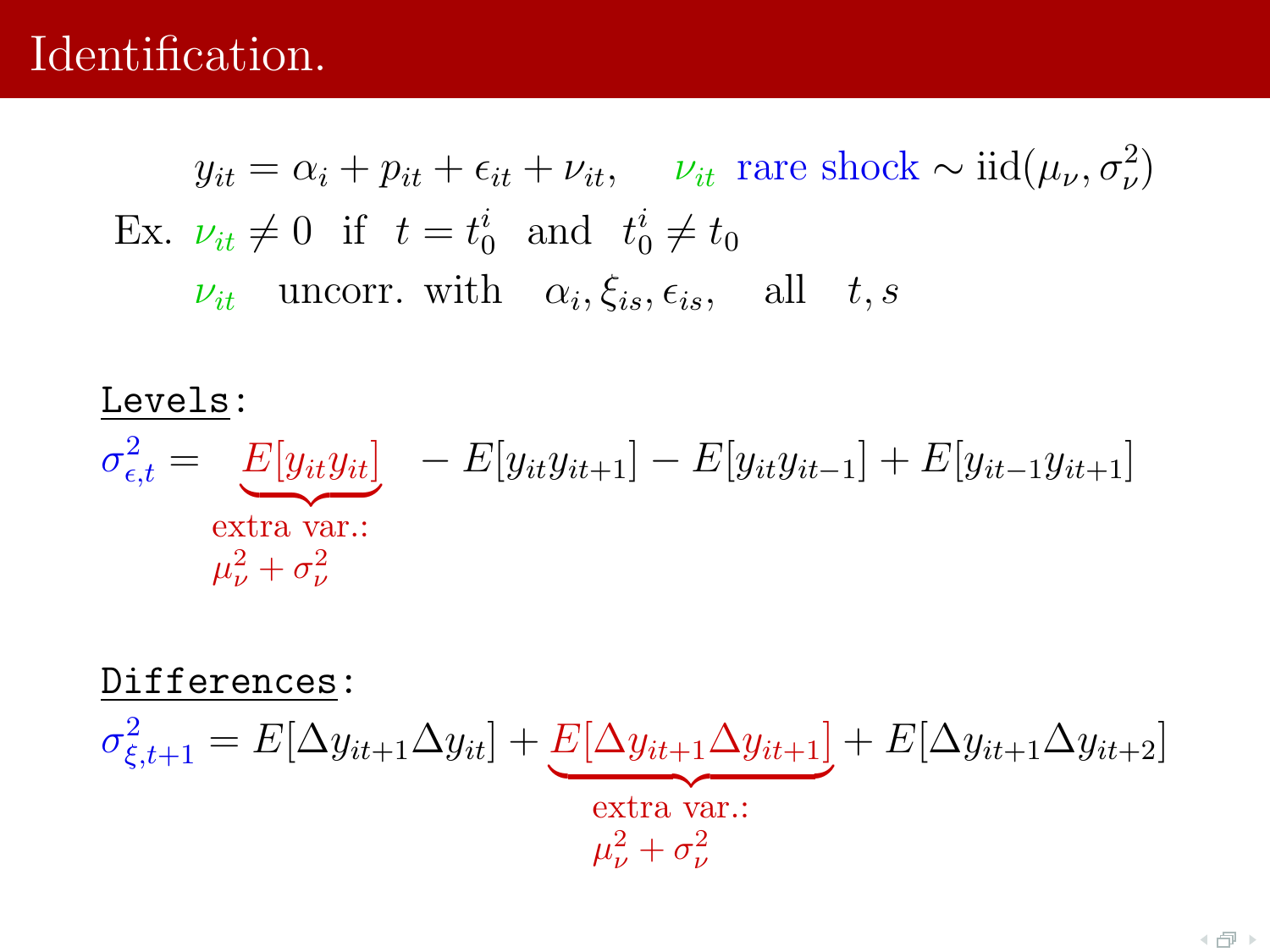# Identification.

 $y_{it} = \alpha_i + p_{it} + \epsilon_{it} + \nu_{it}, \quad \nu_{it}$  rare shock ~  $\text{iid}(\mu_\nu, \sigma_\nu^2)$ Ex.  $\nu_{it} \neq 0$  if  $t = t_0^i$  and  $t_0^i \neq t_0$  $\nu_{it}$  uncorr. with  $\alpha_i, \xi_{is}, \epsilon_{is},$  all  $t, s$ 

Permanent shock:

- Levels: no biases
- Differences:  $\frac{2}{\xi,t+1} - \sigma_{\xi,t+1}^2 = s_{t,t+1}(\mu_\nu^2 + \sigma_\nu^2)$

 $s_{t,t+1}$  is the share of individuals who start (incomplete) earnings spells at time t, with nonmissing earnings at times t and  $t + 1$ , in the total number of individuals observed at t and  $t + 1$ .

Transitory shock:

• Levels:  $\sigma_{\epsilon,t}^2 - \sigma_{\epsilon,t}^2 = s_t(\mu_{\nu}^2 + \sigma_{\nu}^2)$ • Differences: no biases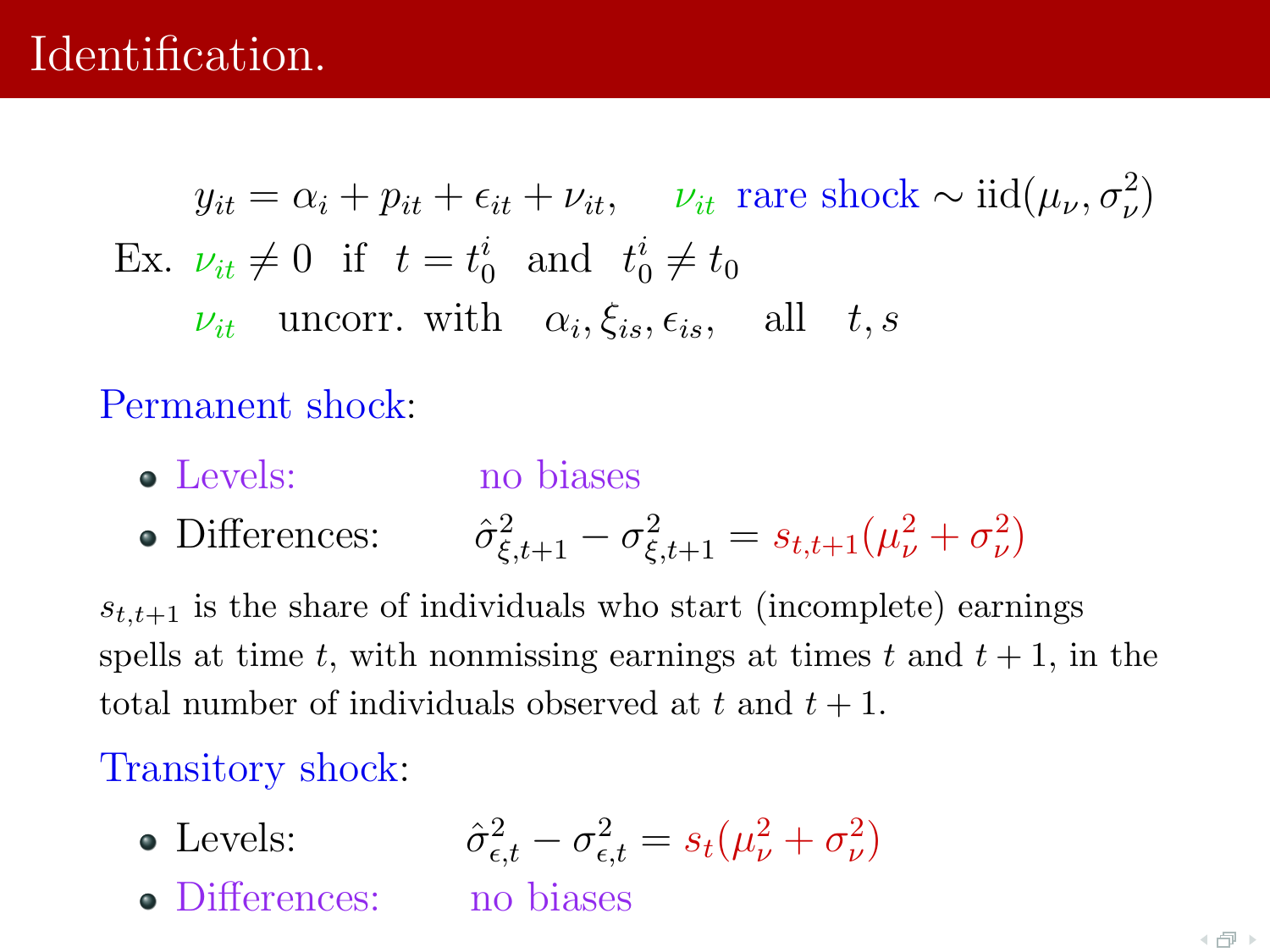- $\star$  Administrative data on annual earnings from the 1981–2006 tax registers for more than 99.9% of Danish residents between the ages of 15 and 70.
	- Earnings include all earned labor income, taken from the tax records.
- $\star$  Administrative data from the IABS, a 2\% random sample of German social security records for the years 1974–2008.
	- Since 1984, wages+bonuses recorded; use the data for 1984–2008.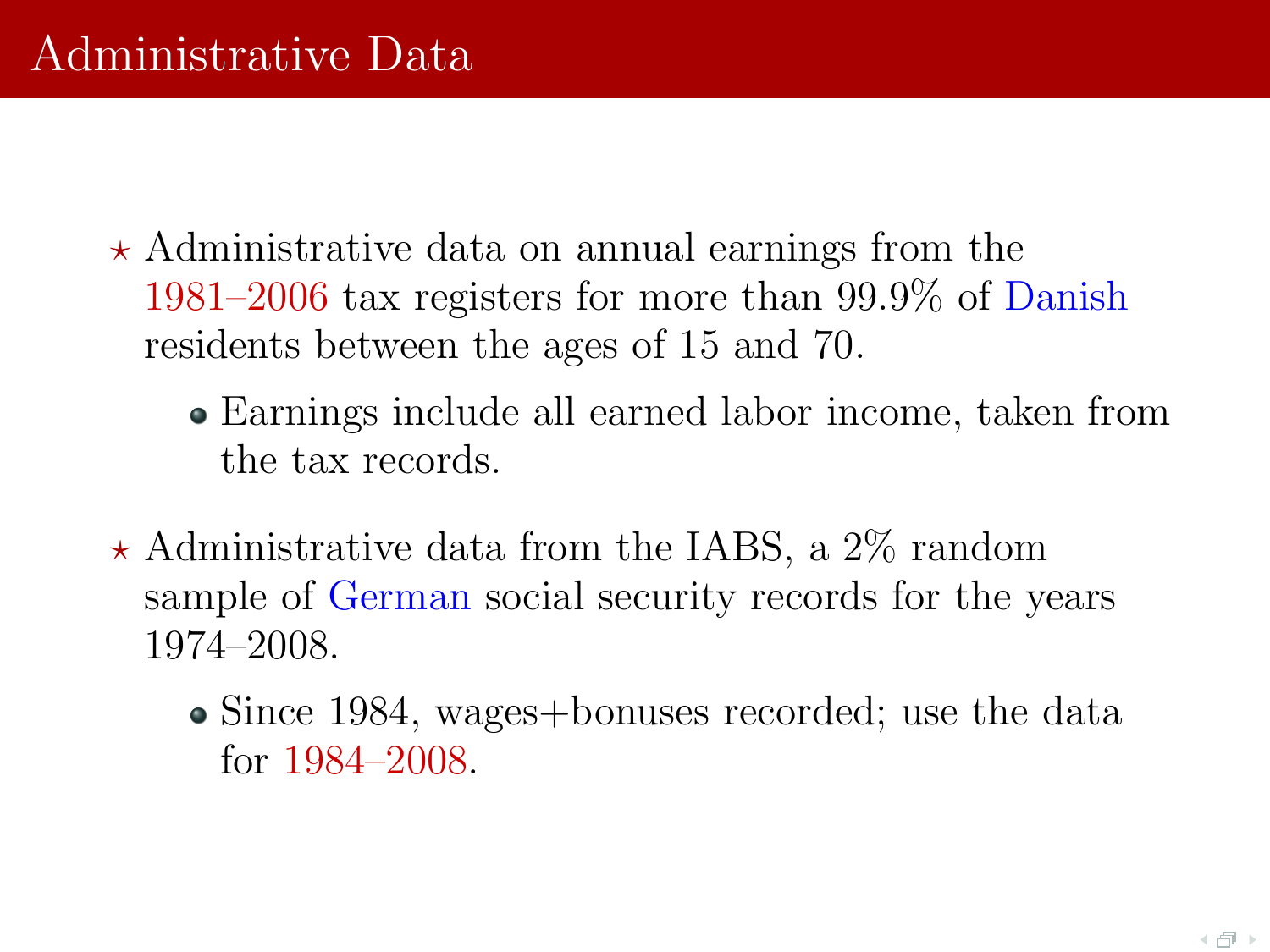# Data. Sample selection

#### Danish data

- Males born in 1951–1955, no immigrants.
- Never self-employed during the period 1981–2006; finished school.
- Drop annual records for those who have worked less than 10% of the year as a full-time employee, or whose income is non-positive.

#### German data

- Males born in 1951–1955, from West Germany, not in apprenticeship.
- Daily wages are right-censored at the highest level subject to SS contributions; impute daily wages in the upper tail using a Pareto distribution.
- Drop records when the combined duration of job spells within a year is below 35 calendar days.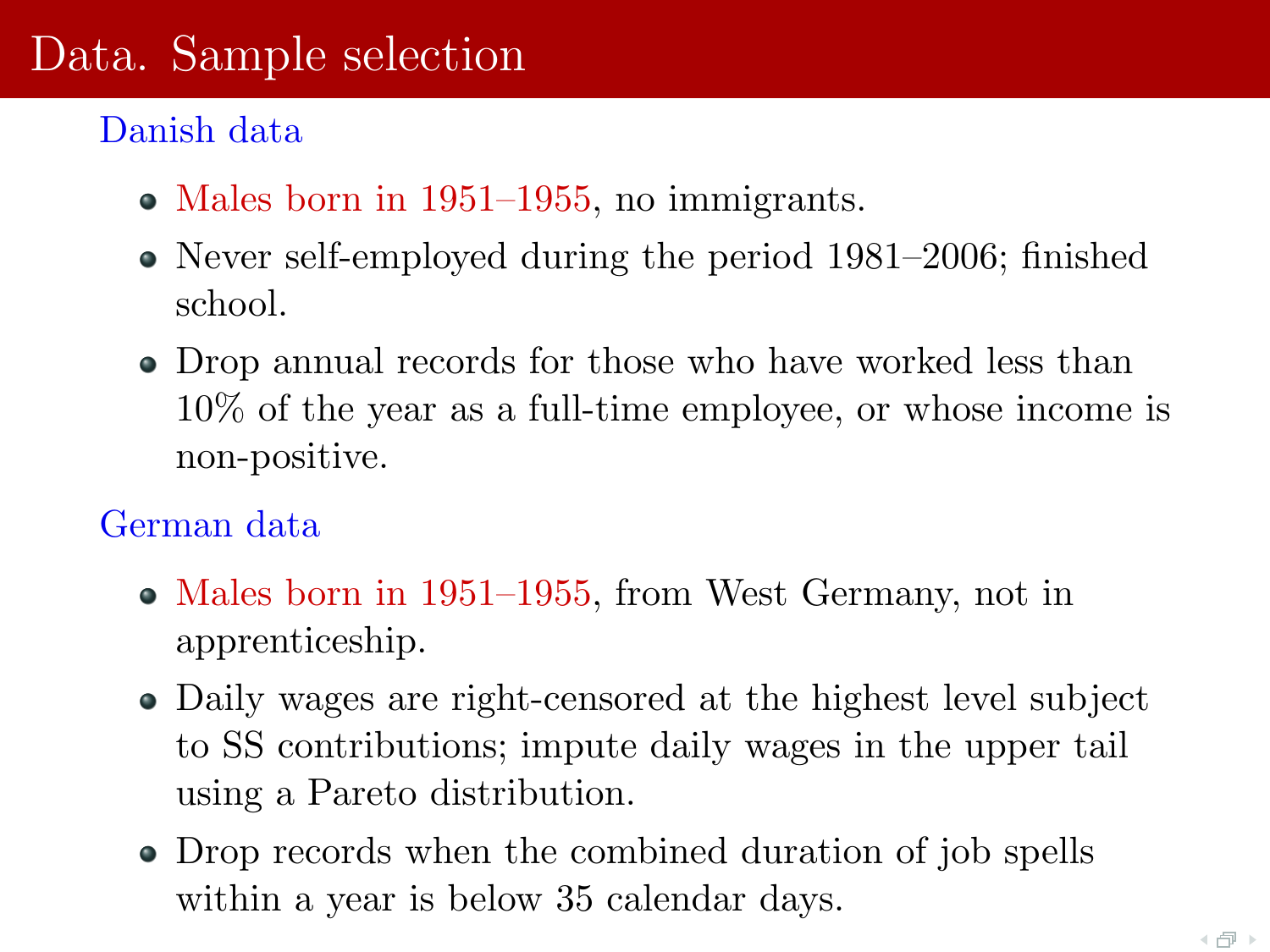We use 3 different samples for each data set (2 unbalanced and one balanced):

- <sup>1</sup> 9 or more consecutive earnings observations (e.g., Meghir and Pistaferri 2004; Browning, Ejrnæs, and Alvarez 2010). Danish data: 102,825 individuals. German data: 22,791 individuals.
- <sup>2</sup> 20 or more, not necessarily consecutive, earnings observations (e.g., Guvenen 2009). Danish data: 90,668 individuals. German data: 17,621 individuals.
- <sup>3</sup> Balanced sample (all 26 observations). Danish data: 67,008 individuals. German data: 12,274 individuals.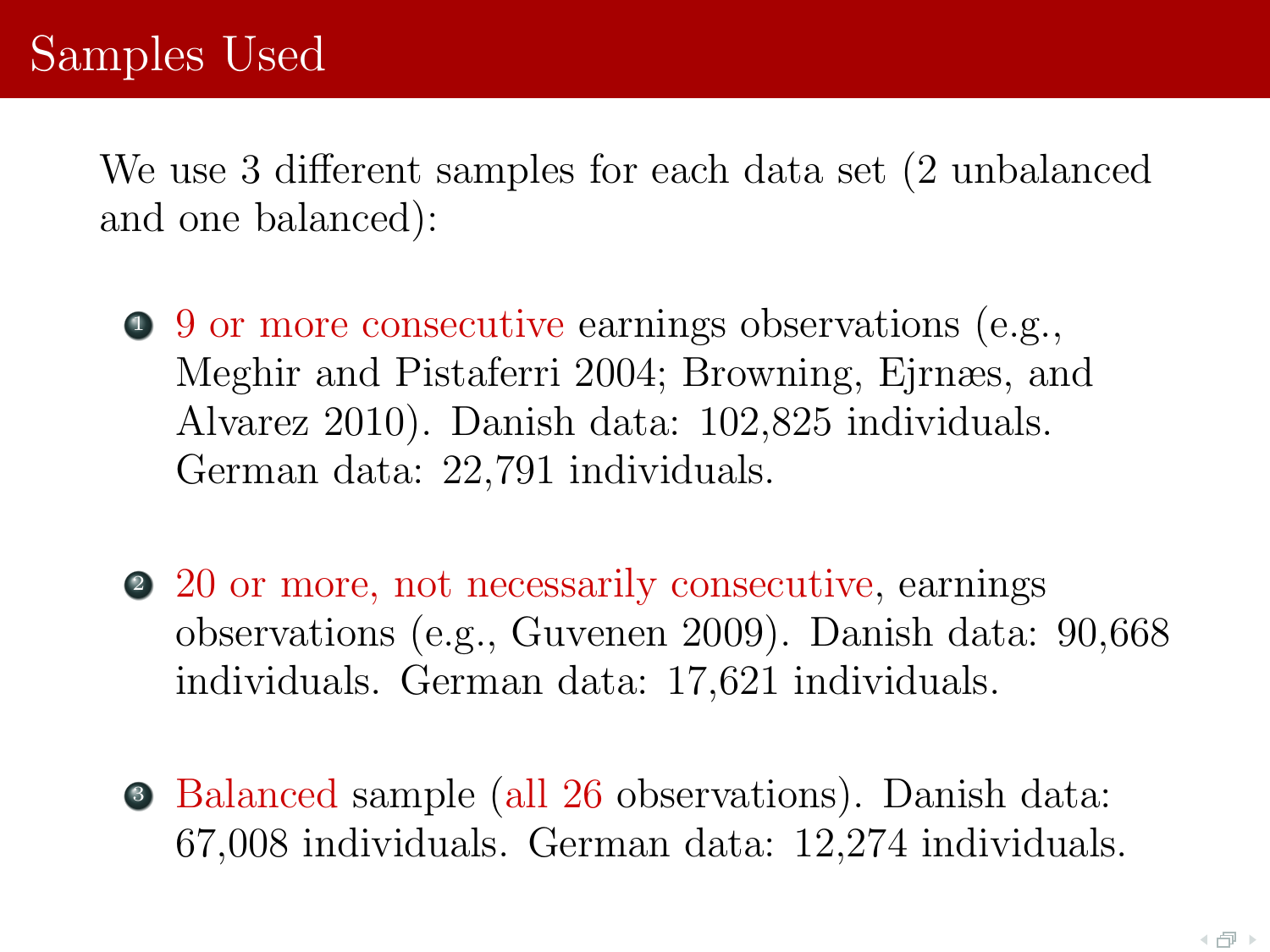$$
y_{it} = \alpha_i + p_{it} + \tau_{it}, \ \alpha_i \sim \text{iid}(0, \sigma_{\alpha}^2)
$$

The permanent component:

$$
p_{it} = \phi_p p_{it-1} + \xi_{it}, \ \xi_{it} \sim \text{iid}(0, \sigma_{\xi}^2)
$$

The transitory component:

$$
\tau_{it} = \epsilon_{it} + \theta \epsilon_{it-1}, \ \epsilon_{it} \sim \text{iid}(0, \sigma_{\epsilon}^2)
$$

Minimum-distance estimation using the optimal weighting matrix (large samples, clean data).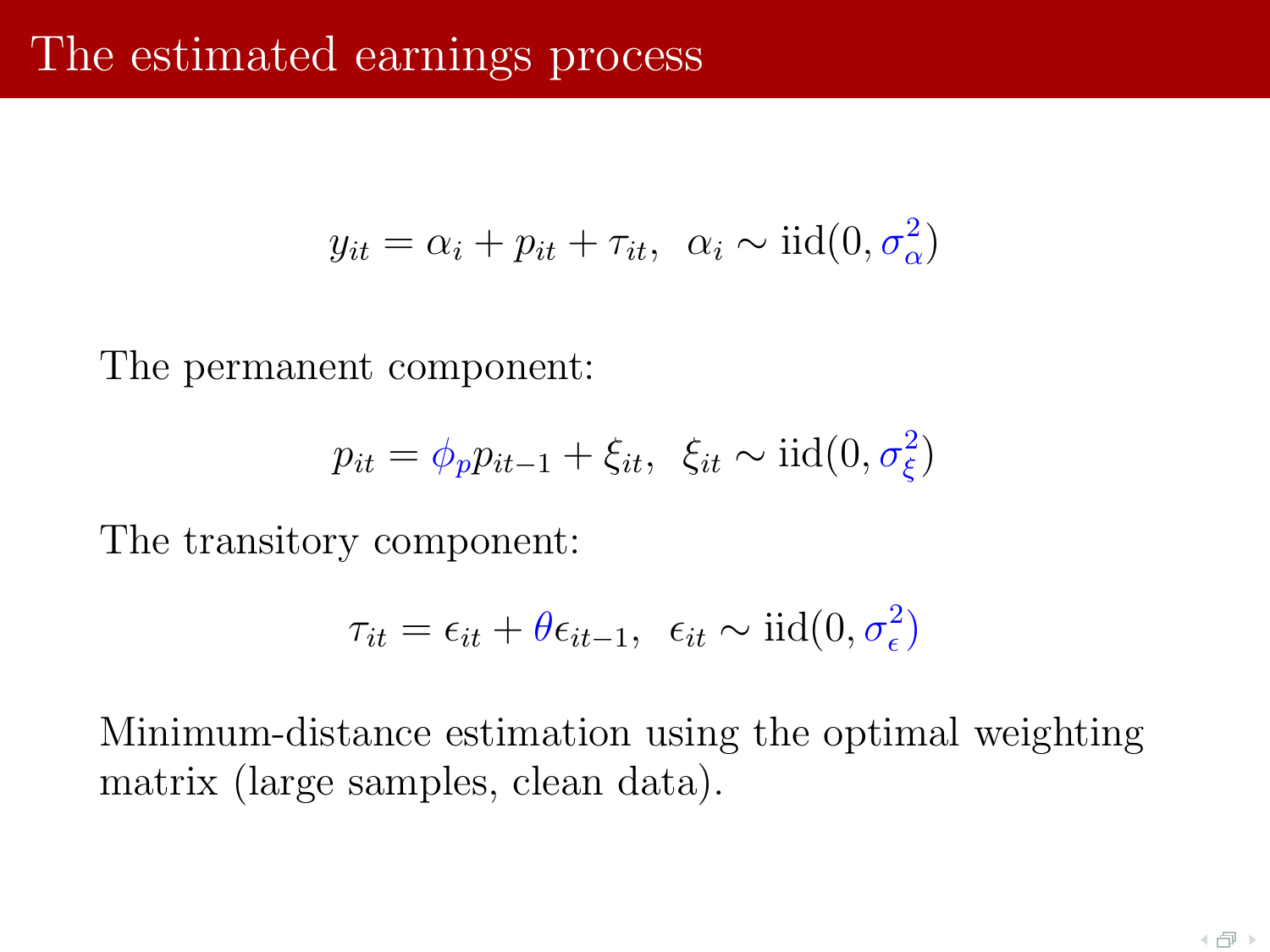|                                                                            |       | 9 or more cons. 20 not nec. cons. |       |  |
|----------------------------------------------------------------------------|-------|-----------------------------------|-------|--|
|                                                                            |       | Levs. Diffs. Levs. Diffs.         |       |  |
|                                                                            |       | $0.976$ $0.992$ $0.999$ $0.991$   |       |  |
| Var. perm. shocks, $\hat{\sigma}_{\xi}^2$ <b>0.0078 0.019 0.0048 0.009</b> |       |                                   |       |  |
| Â                                                                          |       | $0.129$ $0.153$ $0.119$ $0.192$   |       |  |
| Var. trans. shocks, $\hat{\sigma}_{\epsilon}^2$ <b>0.024 0.009 0.016</b>   |       |                                   | 0.009 |  |
| $\hat{\sigma}^2_{\alpha}$                                                  | 0.024 | 0.027                             |       |  |

All coefficients significant at the 1% level.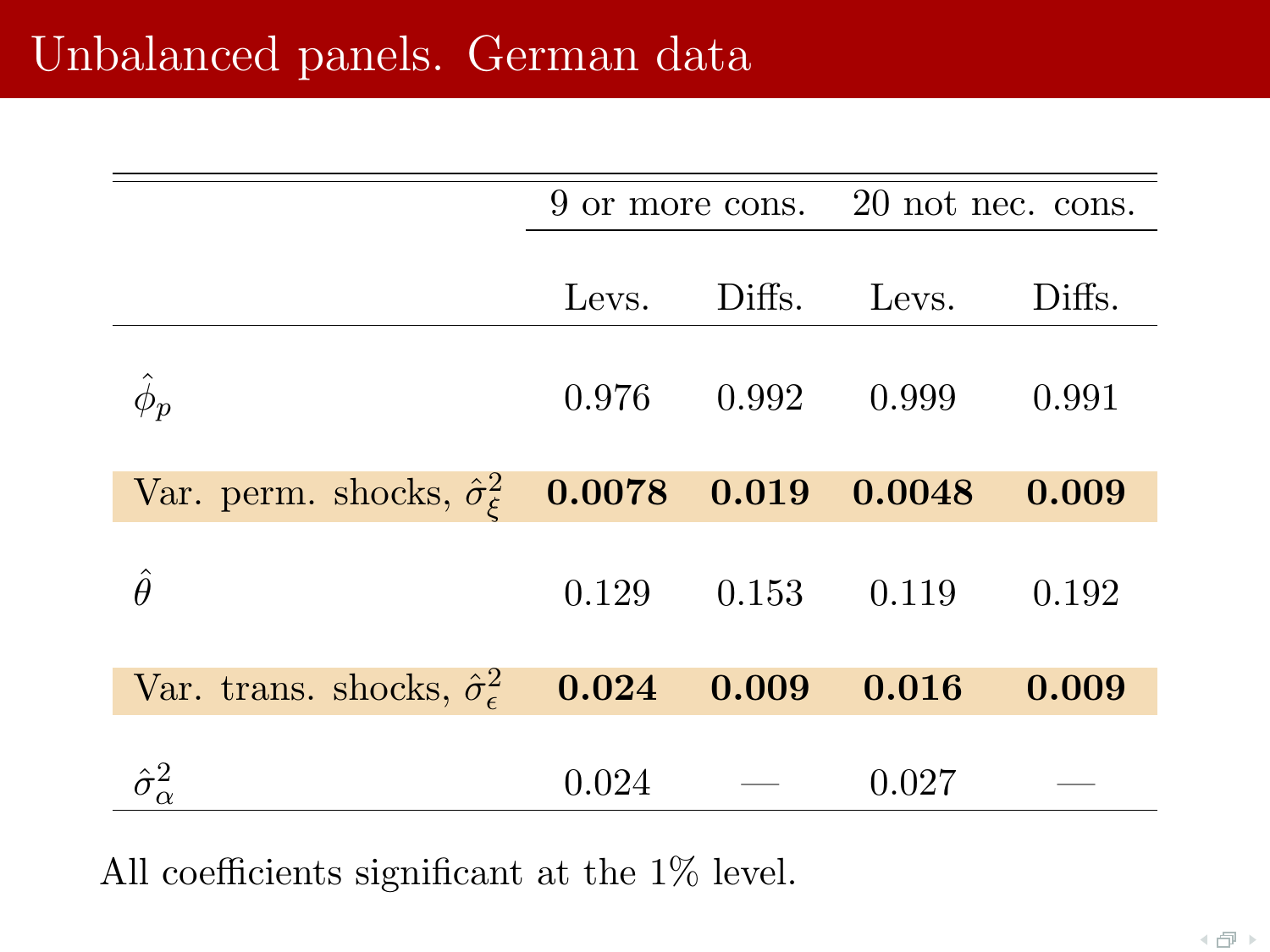|                                                         | Levs. | Diffs. |
|---------------------------------------------------------|-------|--------|
| $\hat{\phi}_{\bm{p}}$                                   | 0.998 | 0.994  |
| Var. perm. shocks, $\hat{\sigma}_{\xi}^2$ <b>0.0033</b> |       | 0.0036 |
| Â                                                       | 0.193 | 0.185  |
| Var. trans. shocks, $\hat{\sigma}_{\epsilon}^2$         | 0.007 | 0.007  |
| $\hat{\sigma}_{\alpha}^2$                               | 0.023 |        |

All coefficients significant at the 1% level.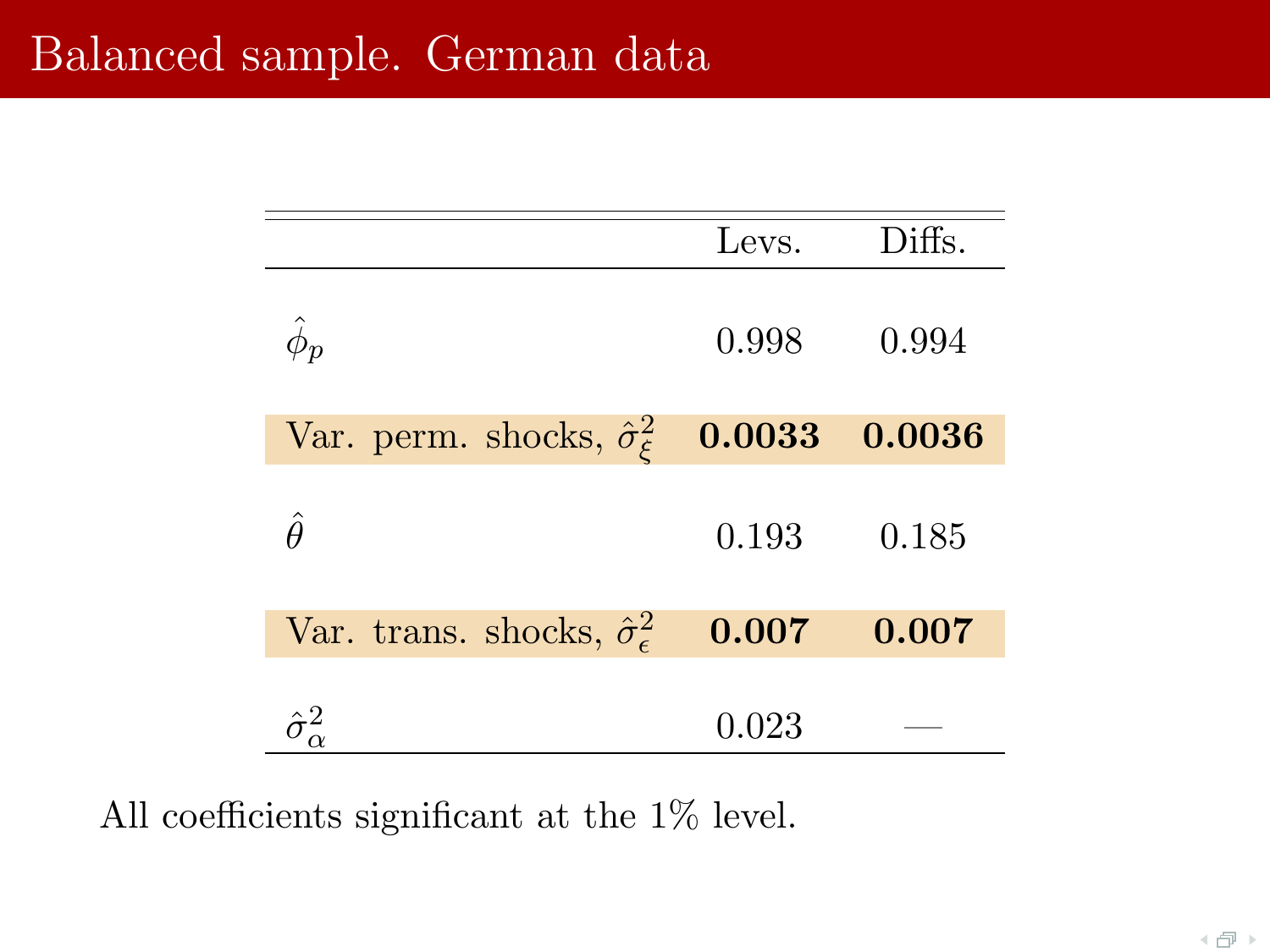- There's no (random) attrition in administrative data; there must be reasons for missing earnings records (besides cleaning restrictions such as working less than 35 days).
- For example, an individual is in transition from the pool of unemployed/out-of-labor-force into the pool of employed in the first period of the spell.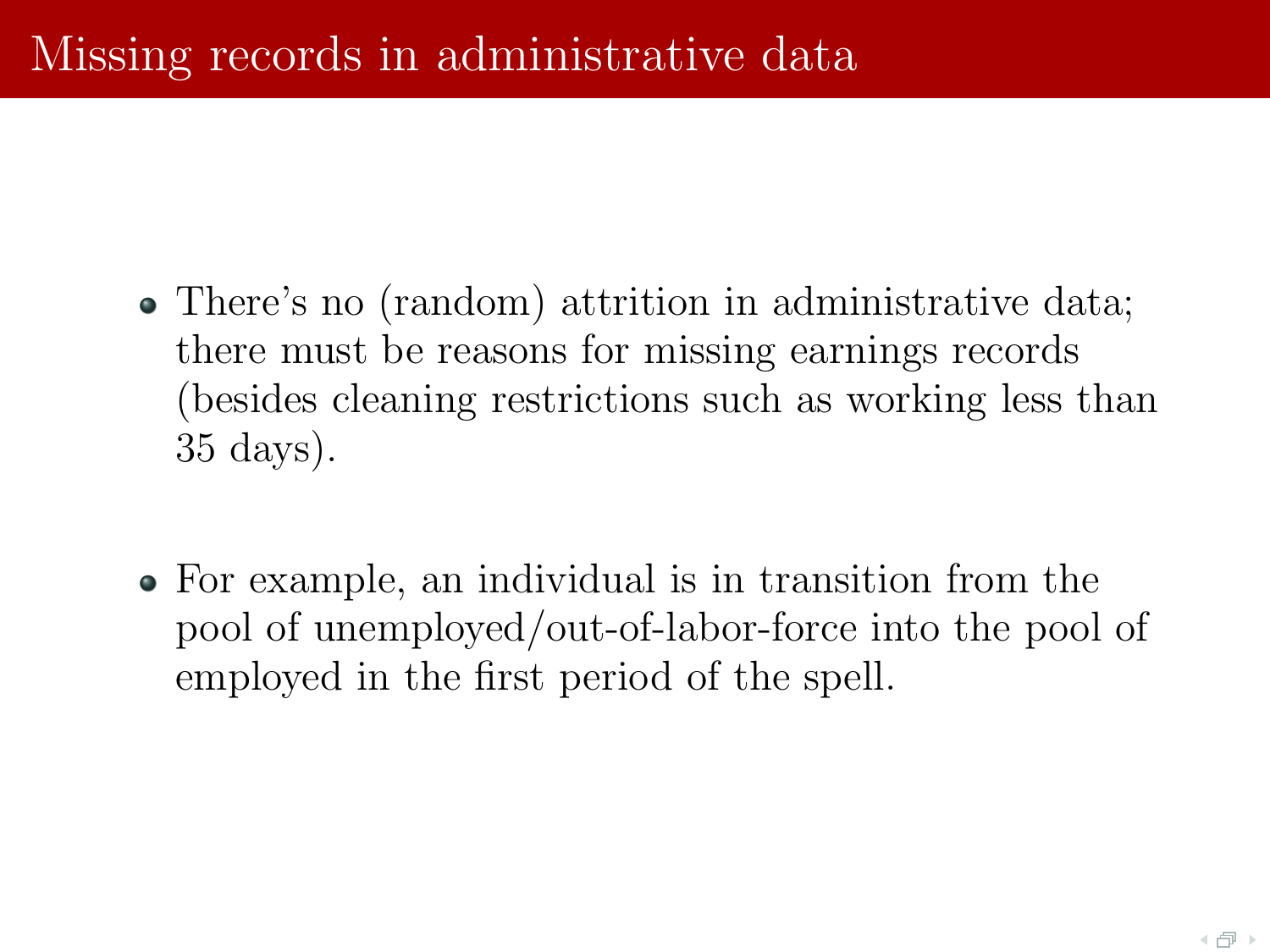Residual earnings are lower than average in the (few) first and last periods of the earnings spell (if not the first sample year/the last sample year); and in the (few) periods before and after a year of missing earnings (non-consecutive sample).

Consistent with working less, and lower wages in the first period of the spell (e.g., Altonji and Shakotko (1987) find high wage growth in the first year on the job).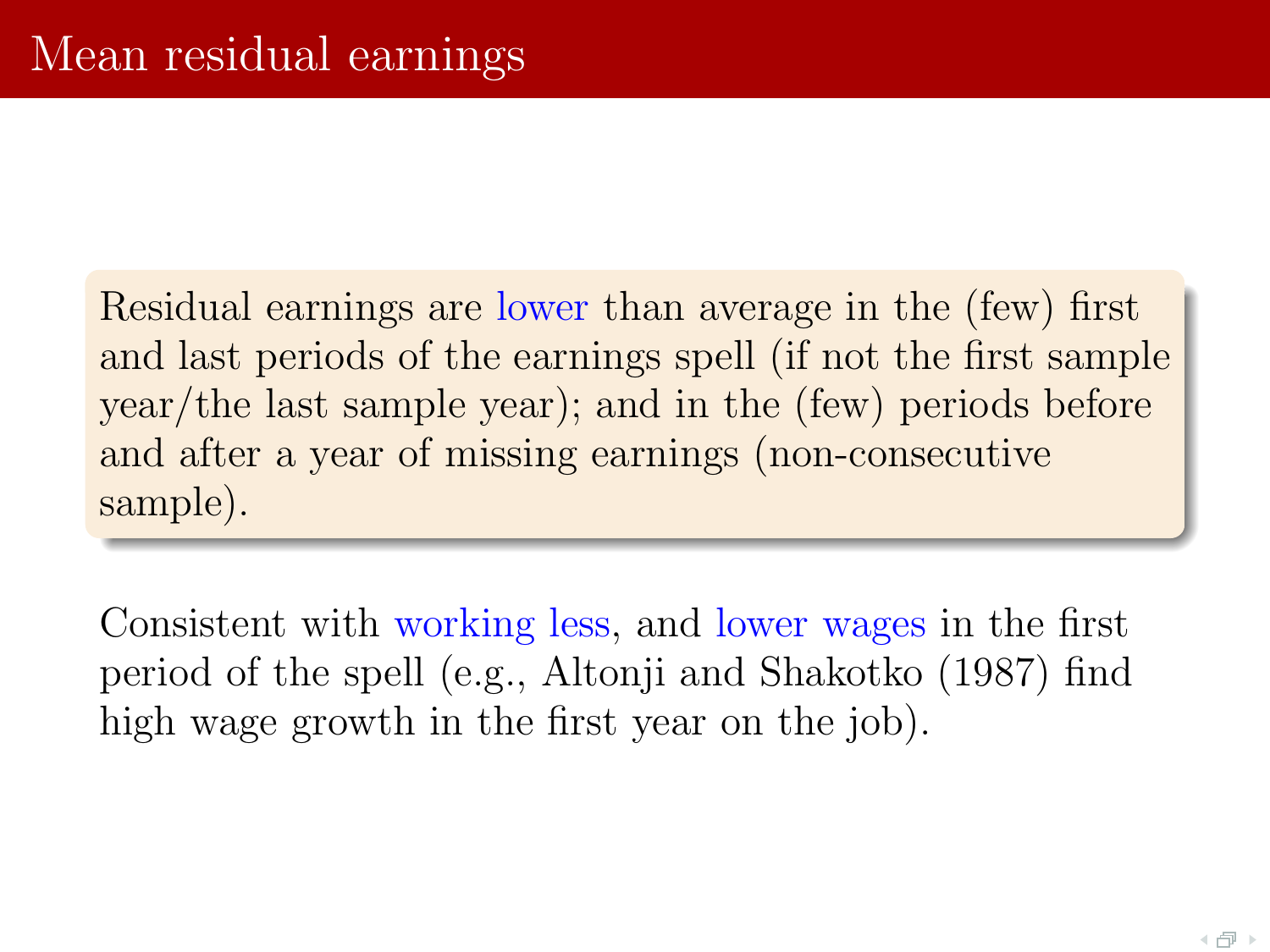# Residual earnings. Panel regressions. German data

|                                  |         | 9 or more 20 not nec. |
|----------------------------------|---------|-----------------------|
|                                  | consec. | consec.               |
|                                  | (1)     | $\left( 2\right)$     |
|                                  |         |                       |
| Year obs.: first                 | $-0.57$ | $-0.65$               |
| Year obs.: last                  | $-0.43$ | $-0.47$               |
| 1 year before earn. miss., dummy |         | $-0.27$               |
| 1 year after earn. miss., dummy  |         | $-0.39$               |
| No. obs.                         | 379,080 | 330,748               |
| No. indiv.                       | 18,130  | 13,635                |

All coefficients significant at the 1% level.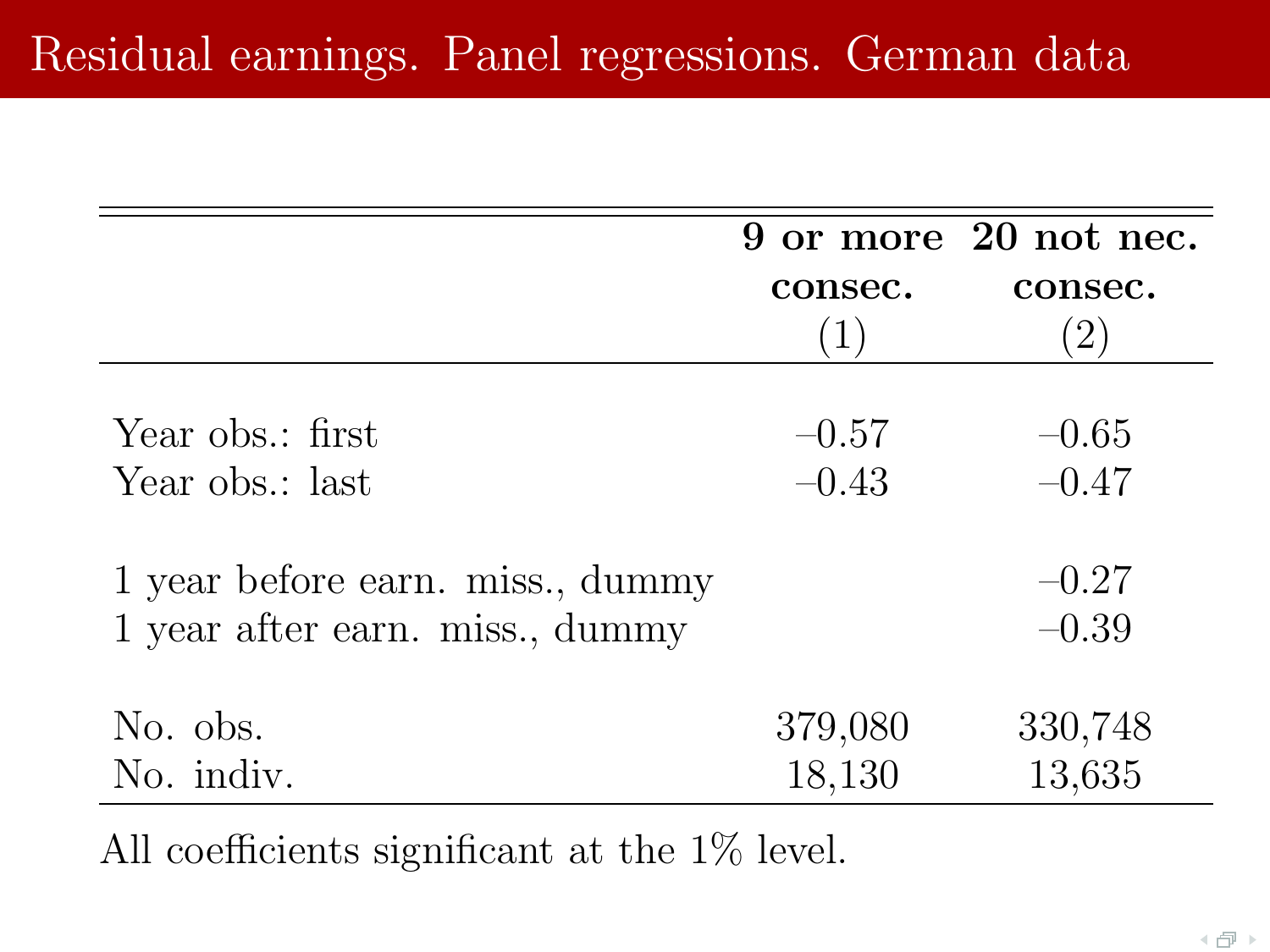Residual earnings are more volatile in the (few) first and last periods of the earnings spell (if not the first sample year/the last sample year); and in the periods before and after a year of missing earnings (non-consecutive sample).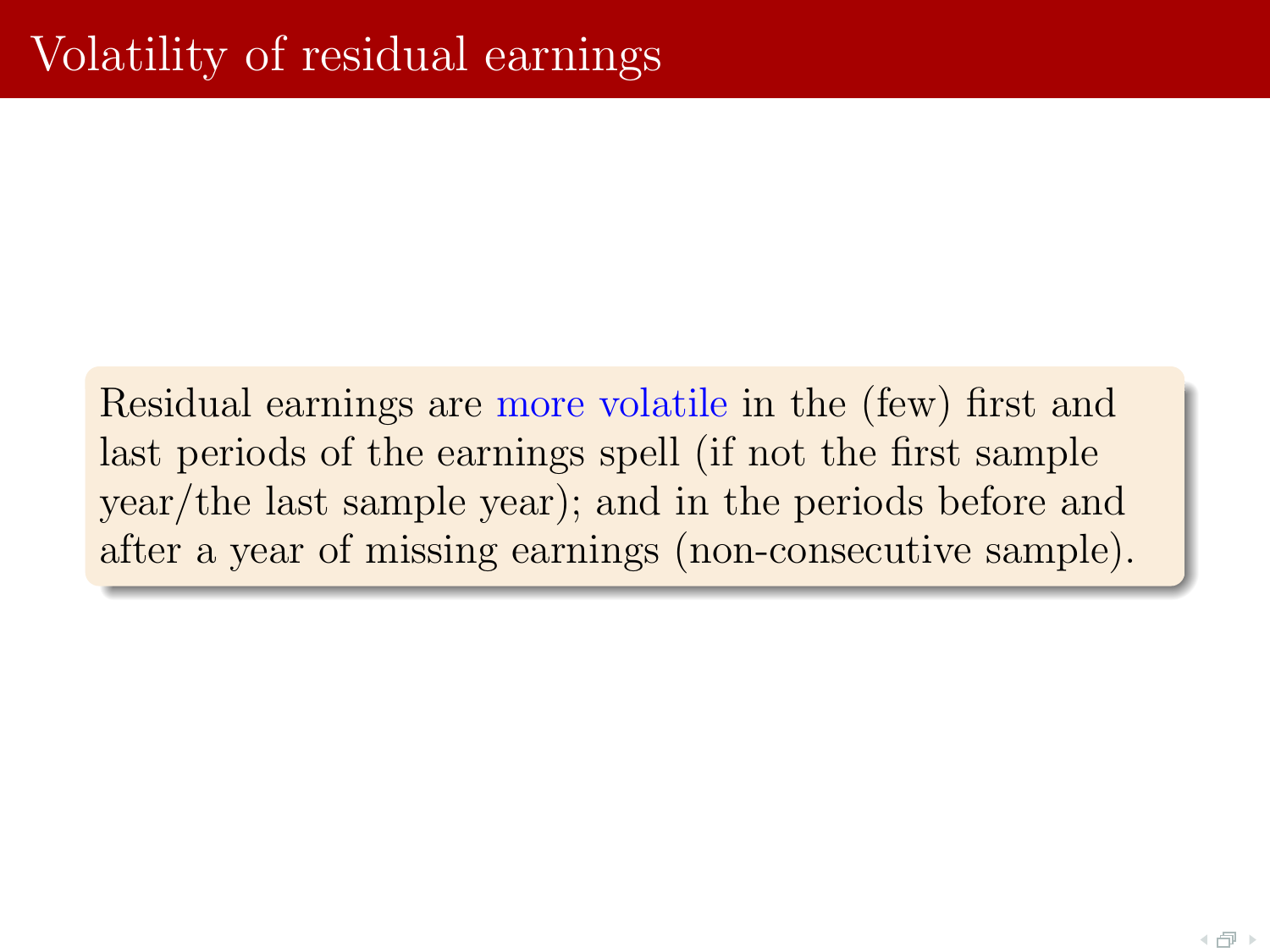# Squared residual earnings. Panel regressions. German data

|                                  |         | 9 or more 20 not nec. |
|----------------------------------|---------|-----------------------|
|                                  | consec. | consec.               |
|                                  | (1)     | $\left( 2\right)$     |
|                                  |         |                       |
| Year observed: first             | 0.23    | 0.29                  |
| Year observed: last              | 0.20    | 0.25                  |
|                                  |         |                       |
| 1 year before earn. miss., dummy |         | 0.15                  |
| 1 year after earn. miss., dummy  |         | 0.23                  |
| No. obs.                         | 379,080 | 330,748               |
| No. indiv.                       |         | 13,635                |
|                                  | 18,130  |                       |

All coefficients significant at the 1% level.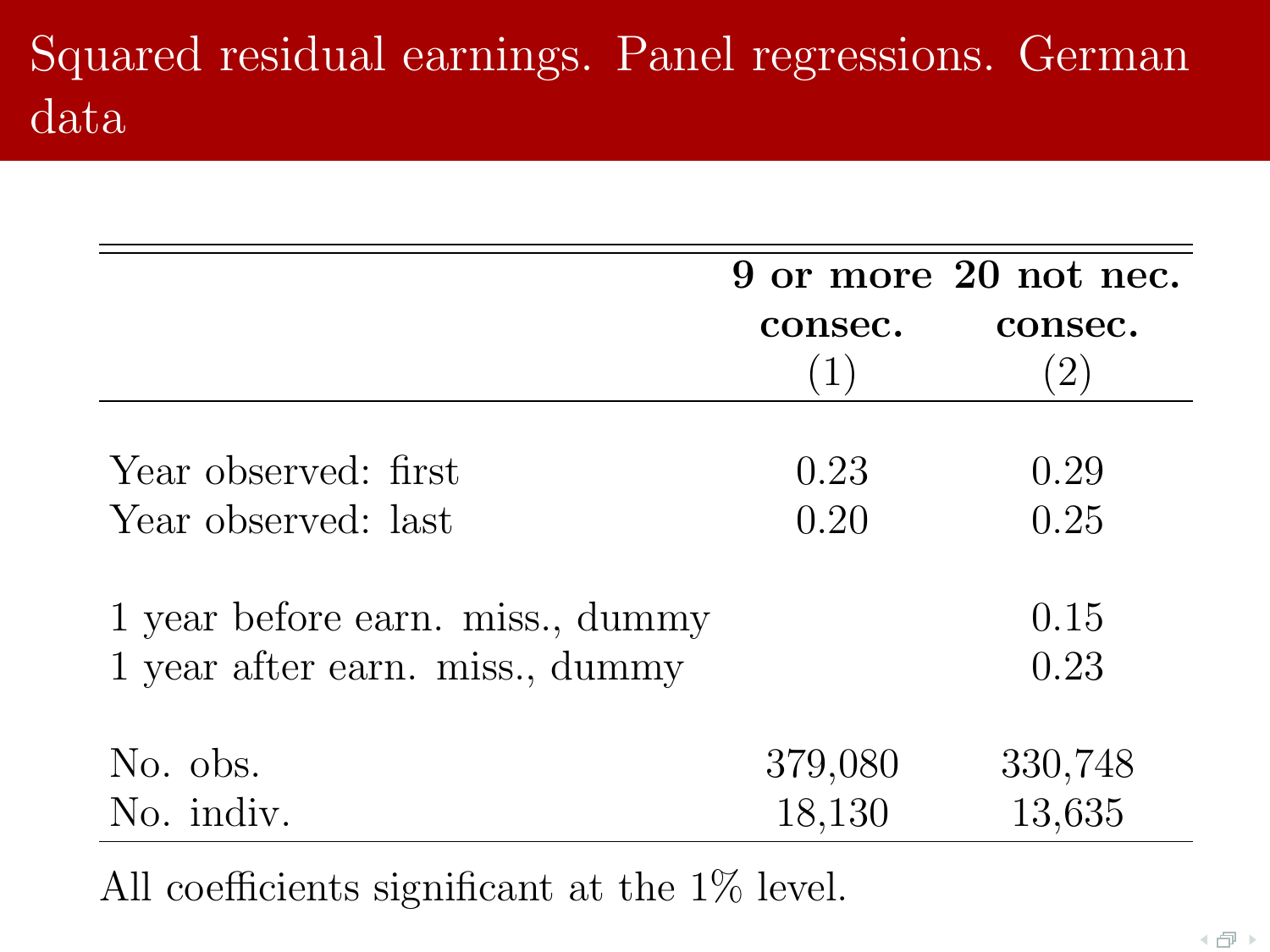# Earnings, wage, and hours residuals. German data.

|                                                       | 9            | or more<br>cons.           |                         | 20 not nec.<br>consec. |                         |                    |
|-------------------------------------------------------|--------------|----------------------------|-------------------------|------------------------|-------------------------|--------------------|
|                                                       | Earn.<br>(1) | Hours<br>$\left( 2\right)$ | Wages<br>(3)            | Earn.<br>(4)           | Hours<br>(5)            | Wages<br>(6)       |
| Year obs.: first                                      | $-0.57$      | $-0.43$                    | $-0.14$                 | $-0.67$                | $-0.49$                 | $-0.17$            |
| Year obs.: last                                       | $-0.43$      | $-0.38$                    | $-0.05$                 | $-0.48$                | $-0.38$                 | $-0.09$            |
| 1 year before earn. miss.<br>1 year after earn. miss. |              |                            |                         | $-0.27$<br>$-0.39$     | $-0.23$<br>$-0.27$      | $-0.04$<br>$-0.12$ |
| No. obs.                                              |              |                            | 379,080 379,080 379,080 |                        | 330,748 330,748 330,748 |                    |
| No. indiv.                                            | 18,130       | 18,130                     | 18,130                  | 13,635                 | 13,635                  | 13,635             |
| All coefficients significant at the $1\%$ level.      |              |                            |                         |                        |                         |                    |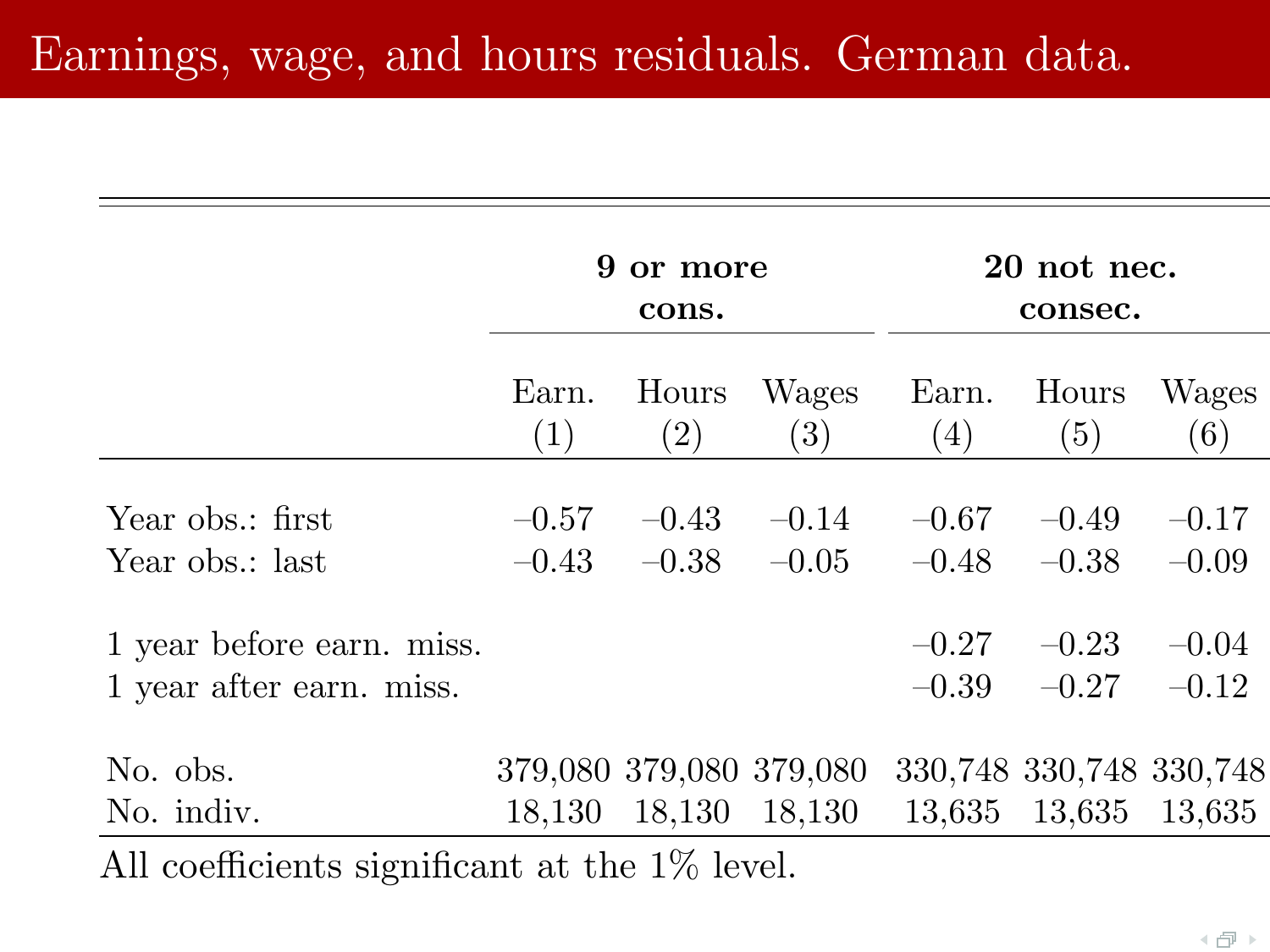# Spell years, unemp. and job mobility. German data, consec. sample.

|                                                   | Changed | Changed<br>occ., $\%$ industry, $\%$ | Unemp.<br>$\%$ |
|---------------------------------------------------|---------|--------------------------------------|----------------|
| Year obs.: first,<br>first spell year $= 1984$    | 8.32    | 5.96                                 | 4.71           |
| Year obs.: first,<br>first spell year $\neq$ 1984 | 36.89   | 35.32                                | 22.51          |
| Year obs.: last,<br>last spell year $= 2008$      | 2.05    | 1.80                                 | 1.96           |
| Year obs.: last,<br>last spell year $\neq$ 2008   | 7.34    | 6.38                                 | 26.02          |
| Overall avg.                                      | 5.21    | 3.95                                 | 2.96           |

 $\left\langle \begin{array}{c} \square \end{array} \right\rangle$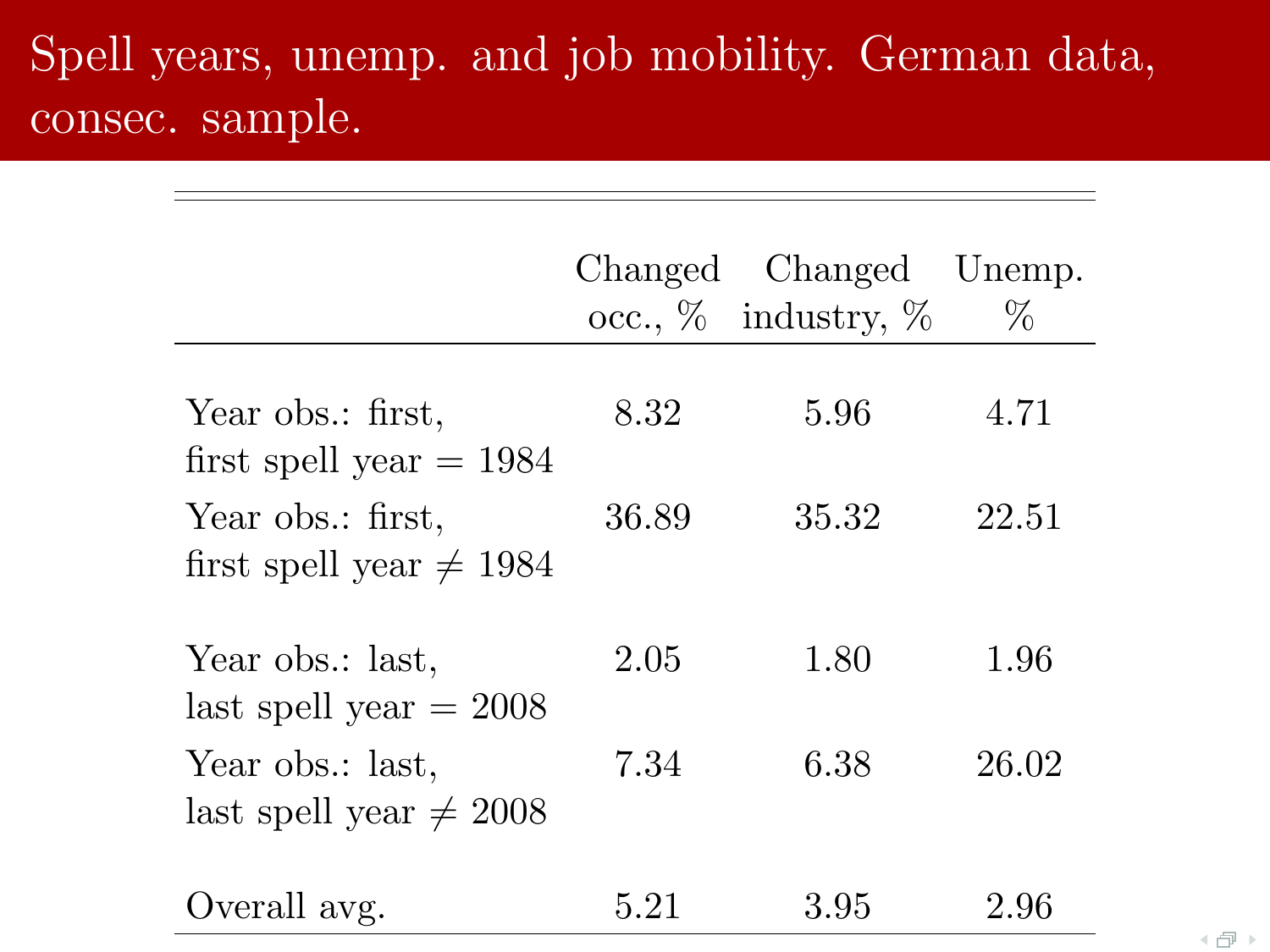- Drop earnings observations around missing records;
- model those observations.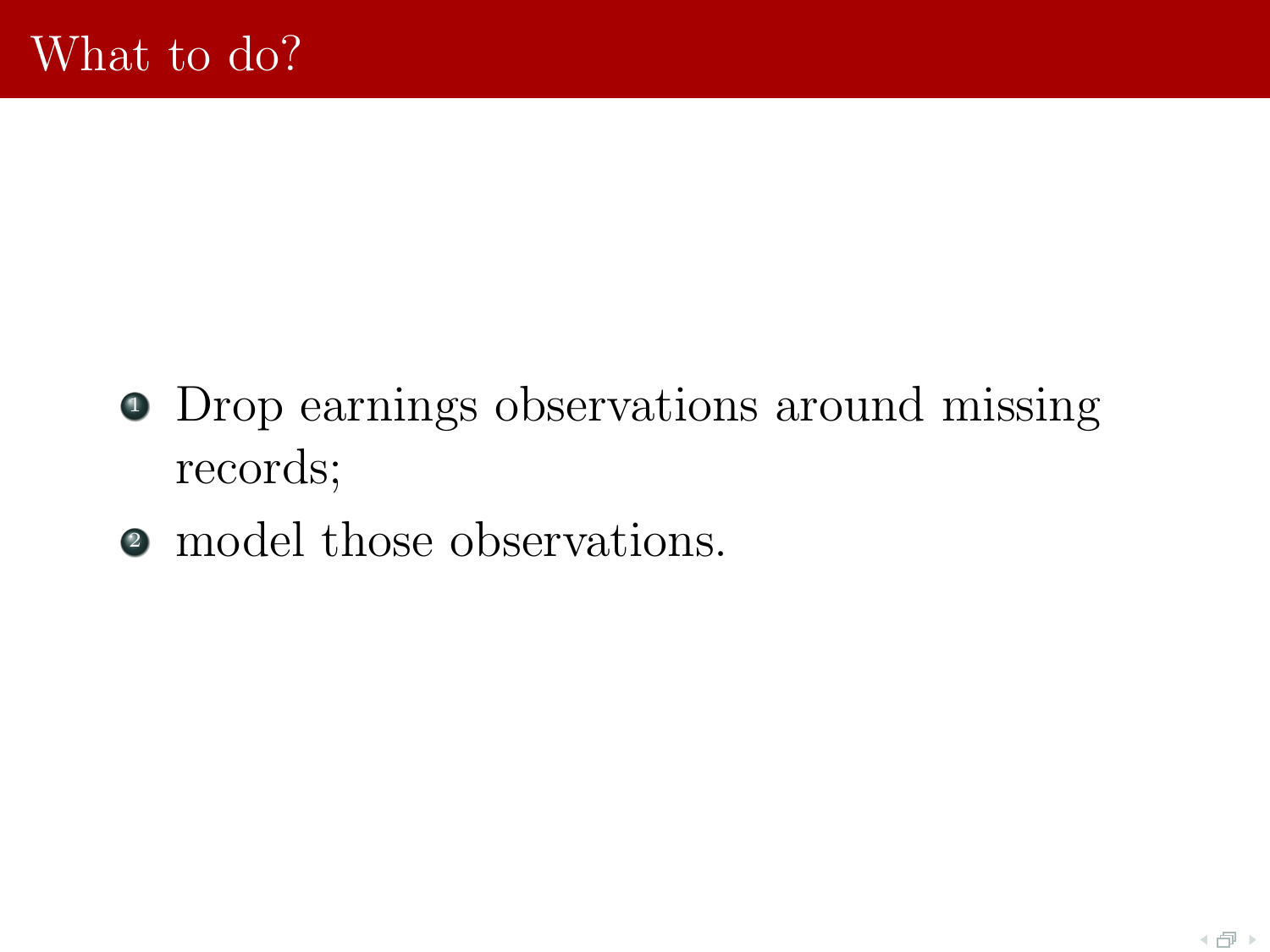|                                |                          |                                   |                 | $3$ obs.      | Full sample Drop first & last Model outliers Model outliers |               | first $\&$ last obs. first $\&$ last 3 obs. |               |
|--------------------------------|--------------------------|-----------------------------------|-----------------|---------------|-------------------------------------------------------------|---------------|---------------------------------------------|---------------|
|                                | Levs.<br>(1)             | Diffs. Levs.<br>$\left( 2\right)$ | (3)             | Diffs.<br>(4) | Levs.<br>(5)                                                | Diffs.<br>(6) | Levs.<br>(7)                                | Diffs.<br>(8) |
| $\hat{\phi}_p$                 | 0.976                    | 0.992 0.982                       |                 | 0.994         | 0.981                                                       | 0.996         | 0.982                                       | 0.999         |
| $\hat{\sigma}_{\varepsilon}^2$ | $0.0078$ $0.019$ $0.006$ |                                   |                 | 0.005         | 0.007                                                       | 0.005         | 0.006                                       | 0.004         |
| Â                              | 0.129                    | 0.153 0.197                       |                 | 0.186         | 0.135                                                       | 0.145         | 0.168                                       | 0.203         |
| $\hat{\sigma}_{\epsilon}^2$    | 0.024                    |                                   | $0.009$ $0.010$ | 0.009         | 0.01                                                        | 0.01          | 0.01                                        | 0.01          |
| $\hat{\sigma}^2_{\alpha}$      | 0.024                    |                                   | 0.019           |               | 0.013                                                       |               | 0.017                                       |               |

All coefficients significant at the 1% level.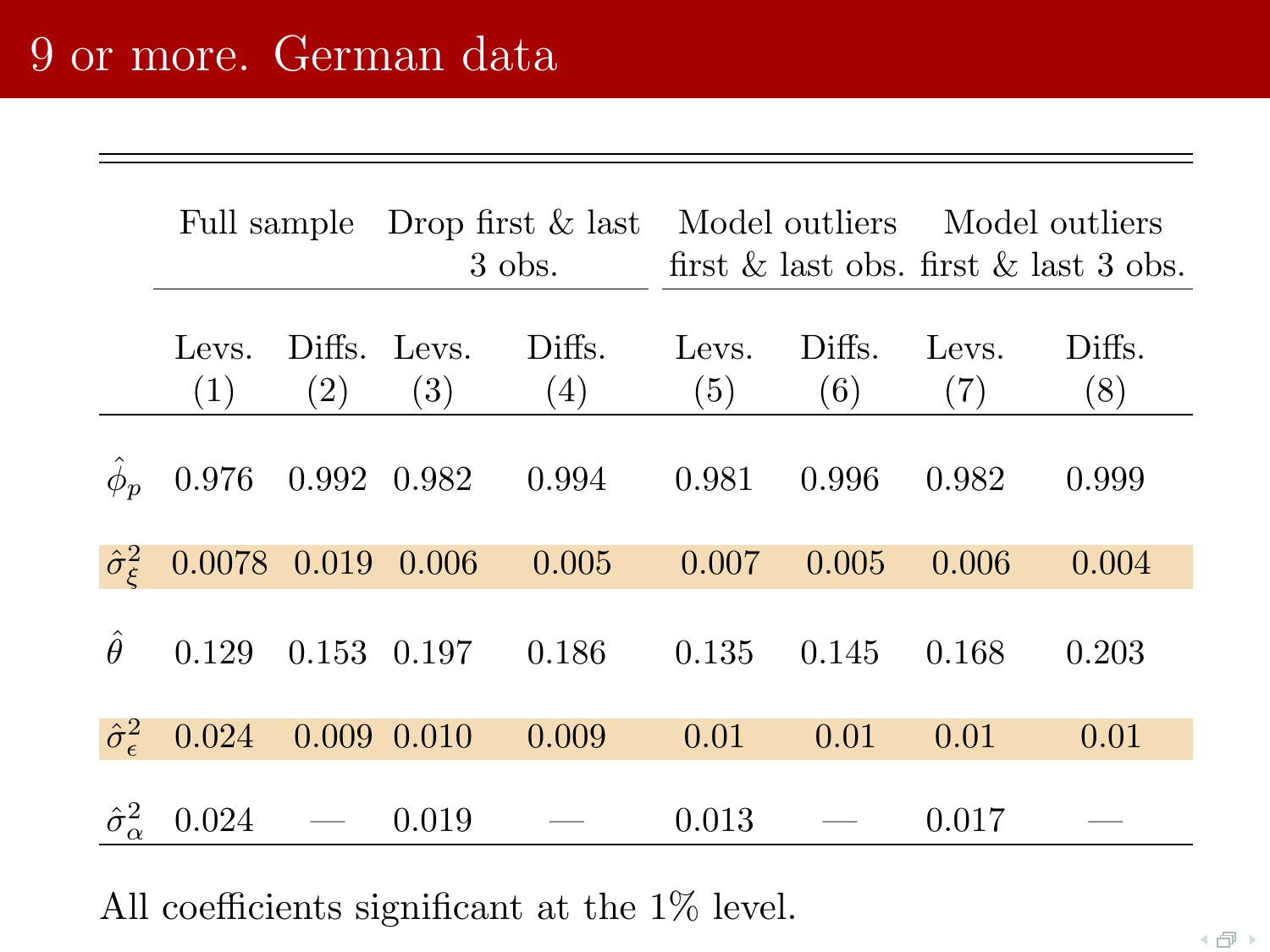|                                |              |               |                                             | 3 obs.        |              |               | Full sample Drop first & last Model outliers Model outliers<br>first $\&$ last obs. first $\&$ last 3 obs. |               |
|--------------------------------|--------------|---------------|---------------------------------------------|---------------|--------------|---------------|------------------------------------------------------------------------------------------------------------|---------------|
|                                | Levs.<br>(1) | Diffs.<br>(2) | Levs.<br>(3)                                | Diffs.<br>(4) | Levs.<br>(5) | Diffs.<br>(6) | Levs.<br>(7)                                                                                               | Diffs.<br>(8) |
| $\hat{\phi}_p$                 | 0.999        |               | $0.991$ $0.992$ $0.995$                     |               | 0.999        | 0.995         | 0.999                                                                                                      | 0.996         |
| $\hat{\sigma}_{\varepsilon}^2$ |              |               | $0.0048$ $0.009$ $0.0047$ $0.0046$ $0.0045$ |               |              | 0.0055        | 0.004                                                                                                      | 0.005         |
| Â                              | 0.119        | 0.192         | 0.204                                       | 0.190         | 0.194        | 0.171         | 0.214                                                                                                      | 0.208         |
| $\hat{\sigma}_{\epsilon}^2$    | 0.016        | 0.009         | 0.009                                       | 0.008         | 0.009        | 0.009         | 0.009                                                                                                      | 0.008         |
| $\hat{\sigma}^2_{\alpha}$      | 0.027        |               | 0.021                                       |               | 0.021        |               | 0.027                                                                                                      |               |

All coefficients significant at the 1% level.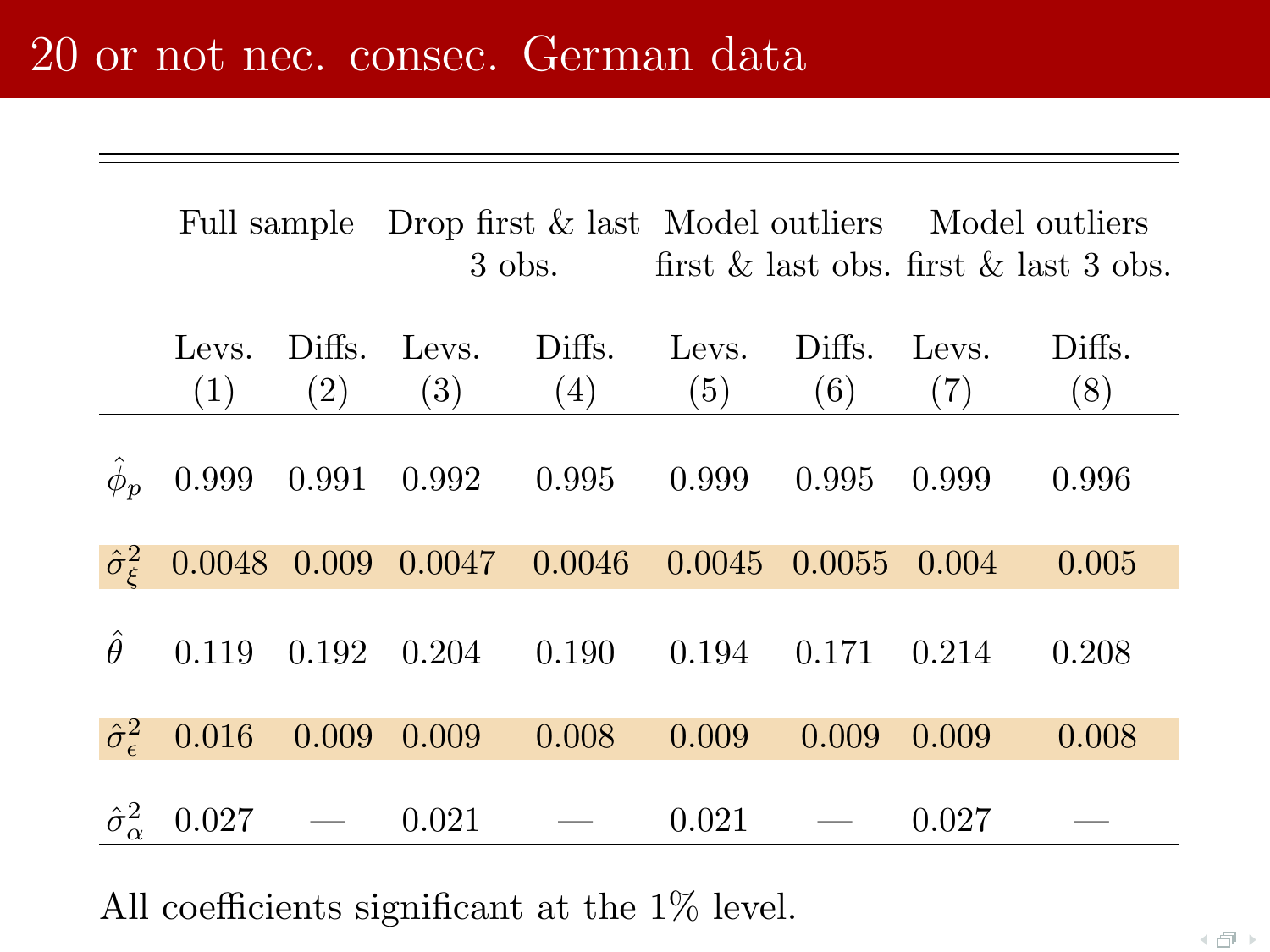# Implications for Measuring Consumption Insurance Against Shocks to Earnings

$$
\Delta c_{it} = \phi_t \xi_{it} + \psi_t \epsilon_{it}.
$$

Can we recover the true insurance coefficients against permanent and transitory shocks,  $1 - \phi_t$  and  $1 - \psi_t$ ?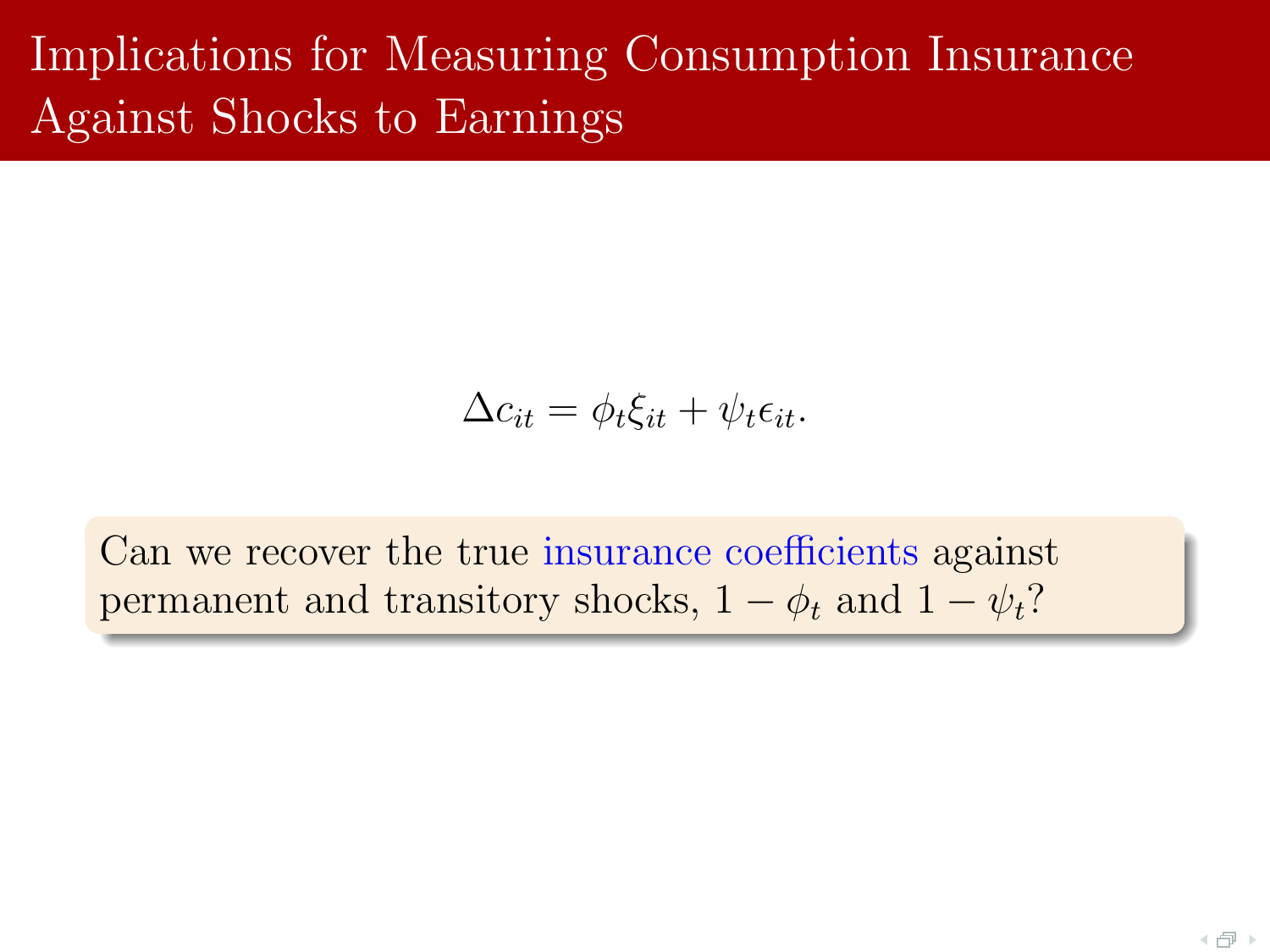# Insurance Coefficients. Blundell, Pistaferri, Preston (2008) moments

$$
\Delta c_{it} = \phi_t \xi_{it} + \psi_t \epsilon_{it},
$$

 $\xi_{it}$ , and  $\epsilon_{it}$  are permanent and transitory shocks to male earnings.

Perm. ins.:

\n
$$
1 - \hat{\phi}_t = 1 - \frac{E[\Delta c_{it} \Delta y_{it-1}] + E[\Delta c_{it} \Delta y_{it}] + E[\Delta c_{it} \Delta y_{it+1}]}{E[\Delta y_{it} \Delta y_{it-1}] + E[\Delta y_{it} \Delta y_{it}] + E[\Delta y_{it} \Delta y_{it+1}]}
$$
\nTrans. ins.:

\n
$$
1 - \hat{\psi}_t = 1 - \frac{E[\Delta c_{it} \Delta y_{it+1}]}{E[\Delta y_{it} \Delta y_{it+1}]}
$$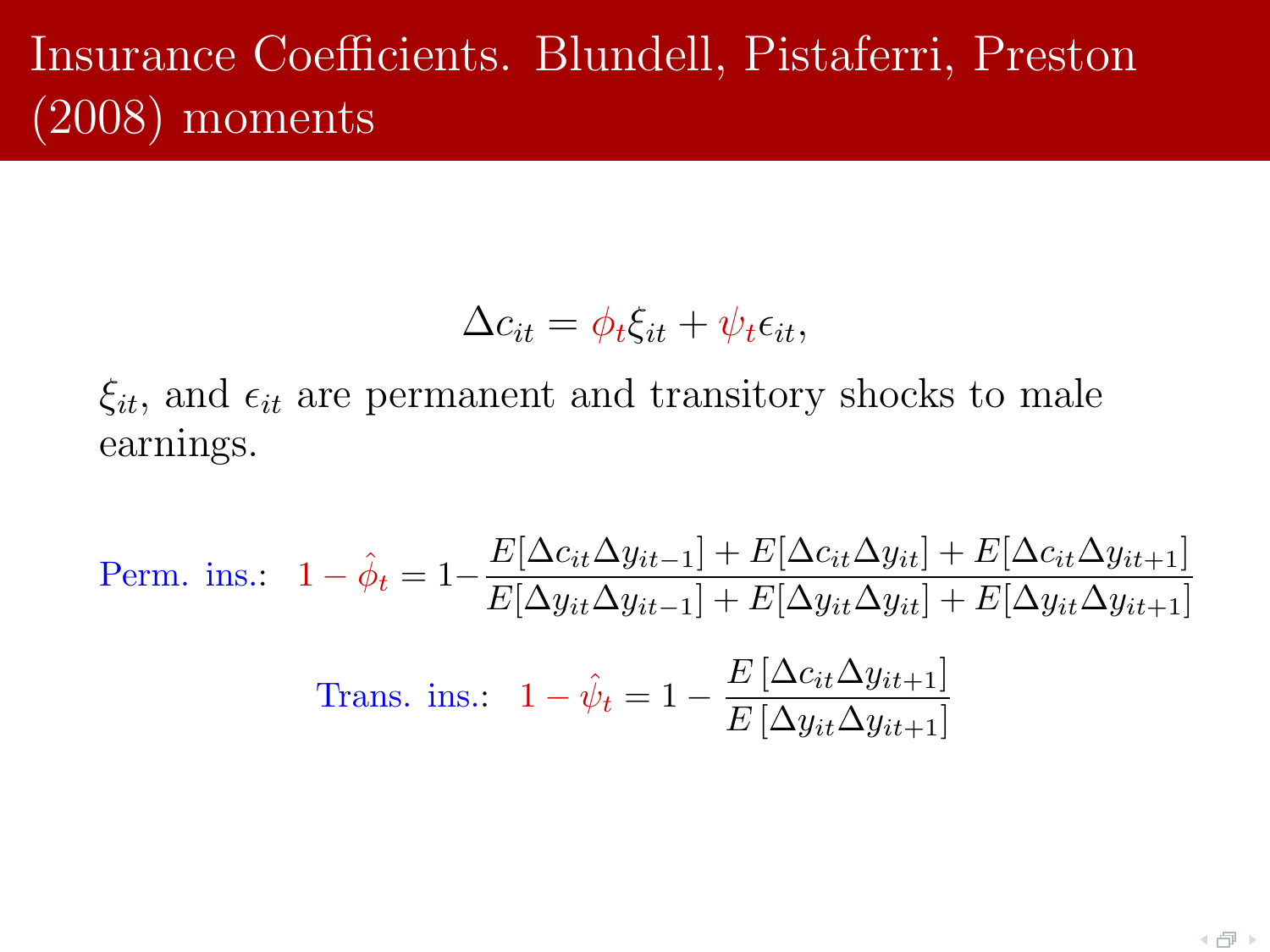# Biases in Estimated Insurance Coefficients Due to Presence of Rare Shocks

 $\Delta c_{it} = \phi_t \xi_{it} + \psi_t \epsilon_{it} + \psi_{t,\text{rare}} \nu_{it}, \quad \psi_{t,\text{rare}} = \psi_t, \quad \nu_{it} \sim (\mu_\nu, \sigma_\nu^2)$ 

<sup>1</sup> Consecutive unbalanced samples:

• Start late, at  $t \in (t_0, T)$ :

$$
(1 - \hat{\phi}_{t+1}) - (1 - \phi_{t+1}) = \underbrace{\frac{s_{t,t+1}(\mu_{\nu}^2 + \sigma_{\nu}^2)}{s_{t,t+1}(\mu_{\nu}^2 + \sigma_{\nu}^2) + \sigma_{\xi,t+1}^2}}_{=\lambda_{t+1}} \phi_{t+1}
$$

• Exit early, at  $t \in (t_0, T)$ :

$$
(1 - \hat{\phi}_t) - (1 - \phi_t) = (\phi_t - \psi_t)\lambda_t
$$

<sup>2</sup> Non-consecutive unbalanced samples (earnings missing at  $t$ :

$$
(1 - \hat{\phi}_{t-1}) - (1 - \phi_{t-1}) = (\phi_{t-1} - \psi_{t-1})\lambda_{t-1}
$$

$$
(1 - \hat{\phi}_{t+2}) - (1 - \phi_{t+2}) = \phi_{t+2}\lambda_{t+2}
$$

+ @ →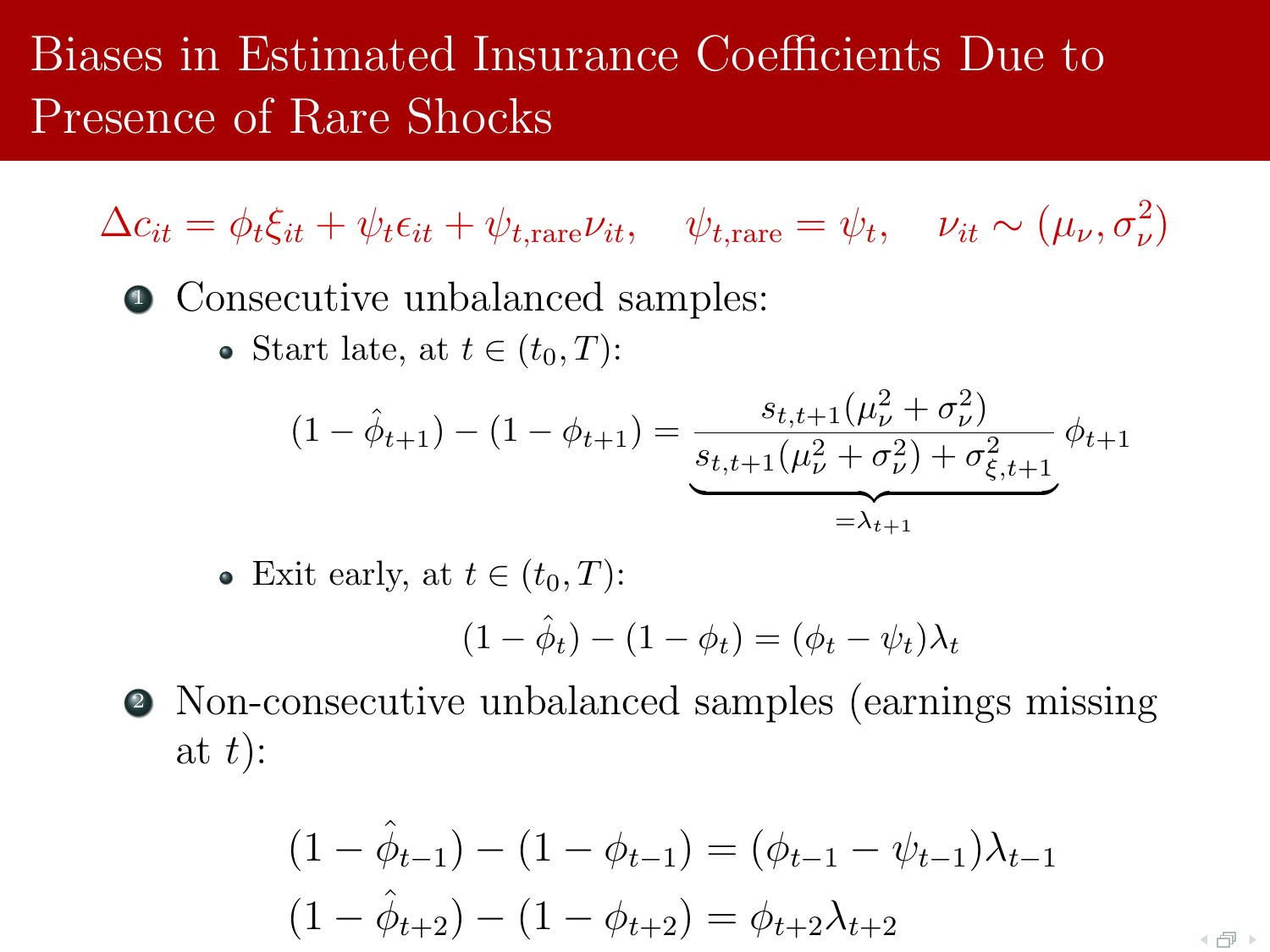# Application to the PSID: BPP male earnings and (imputed) household nondurable consumption data: 1978–1992.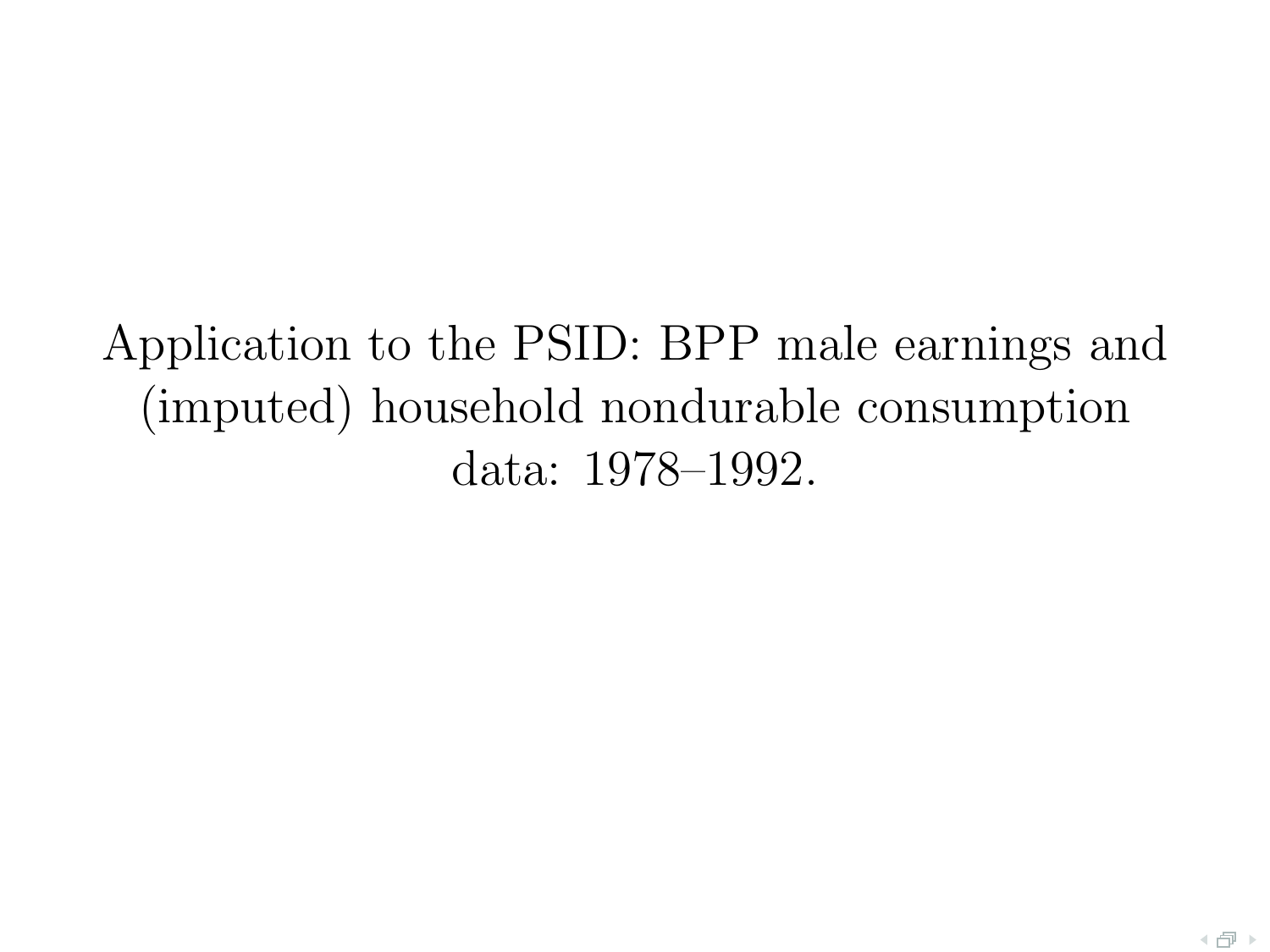# BPP data: 1978–1992. Male earnings residuals, PSID

| Dependent variable:                                                                                                                        | Residuals              |                 | Squared residuals |                                        |  |
|--------------------------------------------------------------------------------------------------------------------------------------------|------------------------|-----------------|-------------------|----------------------------------------|--|
|                                                                                                                                            | (1)                    | (2)             | $\left(3\right)$  | (4)                                    |  |
| Year observed: first<br>Year observed: last                                                                                                | $-0.11***$<br>$-0.07*$ | $-0.01$<br>0.00 |                   | $0.09** -0.18***$<br>$0.57***$ 0.18*** |  |
| 1 year before earn. miss. $-0.32^{**}$ $-0.33^{**}$ $1.56^{***}$ $1.57^{***}$<br>1 year after earn. miss. $-1.11***-1.11***1.35***1.40***$ |                        |                 |                   |                                        |  |
| No. obs.<br>No. indiv.                                                                                                                     | 16,496<br>1,741        | 16,496<br>1,741 | 16,496<br>1,741   | 16,496<br>1,741                        |  |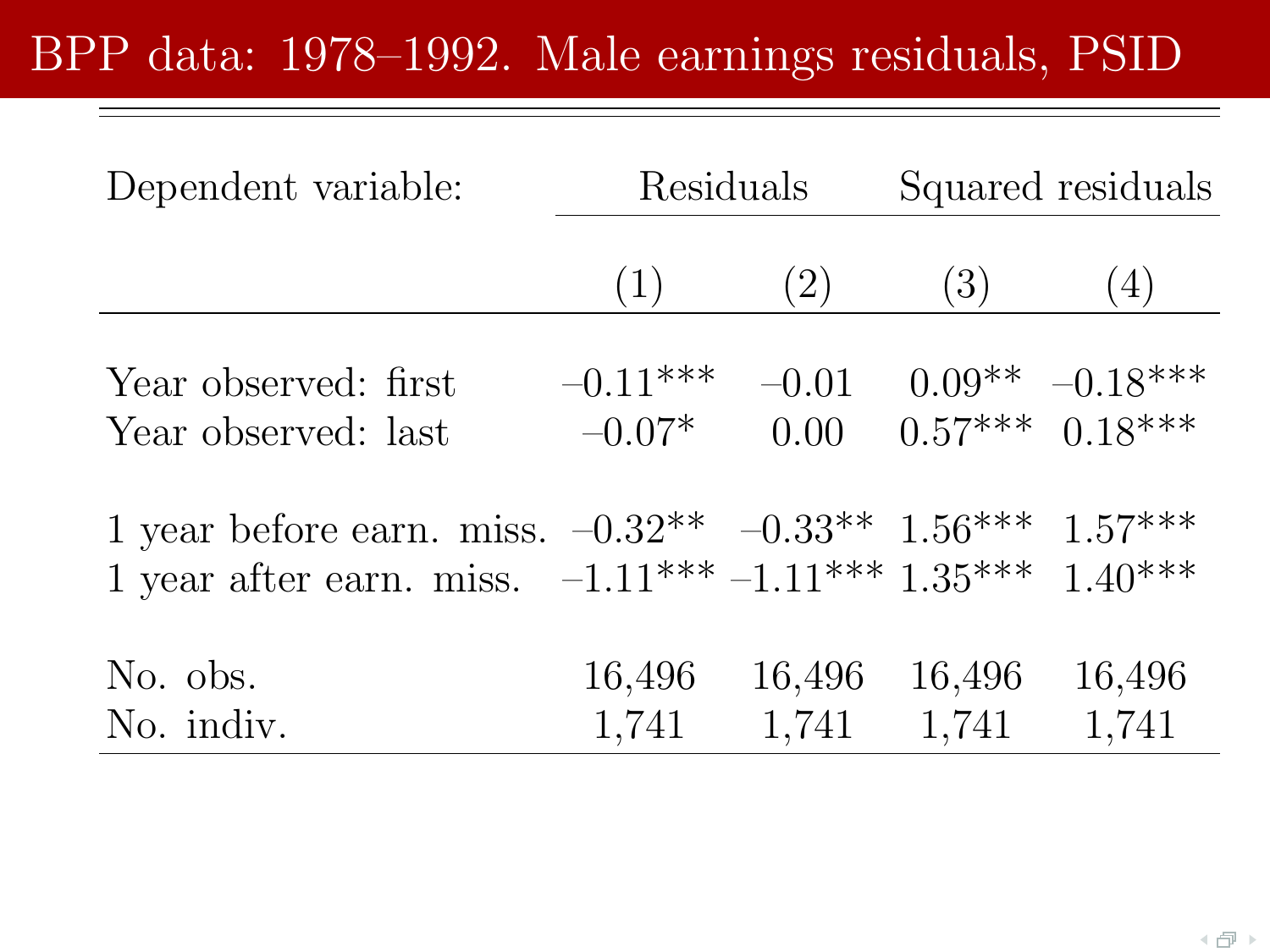#### The earnings process as in BPP

#### **•** Full sample:

Levels:  $\hat{\sigma}_{\xi}^2 = 0.017$   $\hat{\sigma}_{\epsilon}^2 = 0.20$ Differences :  $\hat{\sigma}_{\xi}^2 = 0.071$   $\hat{\sigma}_{\epsilon}^2 = 0.095$   $\hat{\phi} = 0.26$ 

74% of the permanent shocks to male earnings are insured.

<sup>2</sup> Drop outlying obs. [drop random obs.]:

Levels:  $\hat{\sigma}_{\xi}^2 = 0.015$   $\hat{\sigma}_{\epsilon}^2 = 0.108$ Differences :  $\hat{\sigma}_{\xi}^2 = 0.022$   $\hat{\sigma}_{\epsilon}^2 = 0.084$   $\hat{\phi} = 0.64$  [mean 0.27]

36% of the permanent shocks to male earnings are insured.

**3** Estimate  $\hat{\phi}$ ,  $\hat{\psi}$ , and  $\hat{\psi}_{\text{rare}}$ , and the earn. process using BPP moments, and the data mom. on outlying obs.  $\hat{\phi} = 0.57$ 

43% of the permanent shocks to male earnings are insured.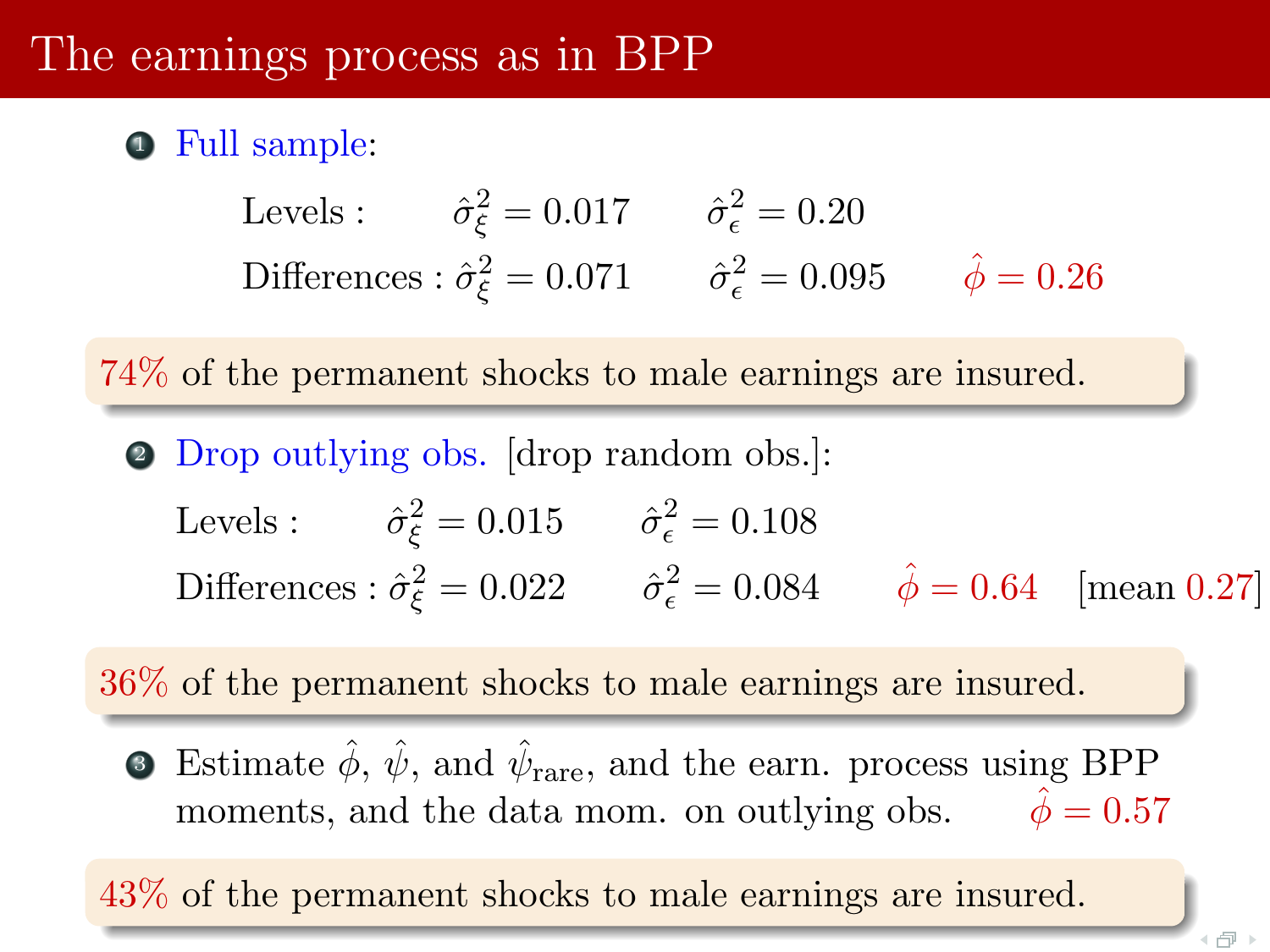### Fit to the variances of log earnings in levels

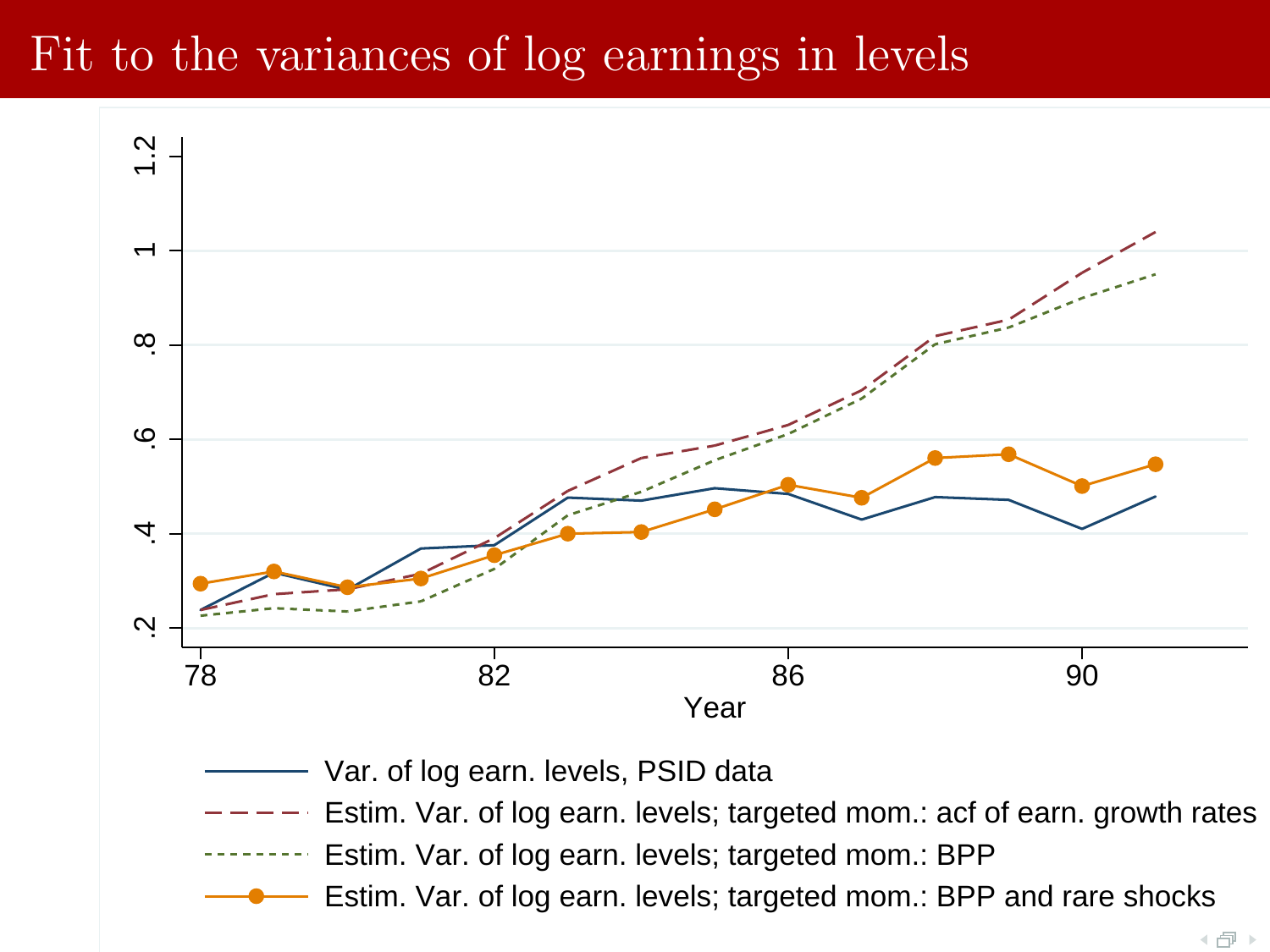## Fit to the variances of log earnings in differences

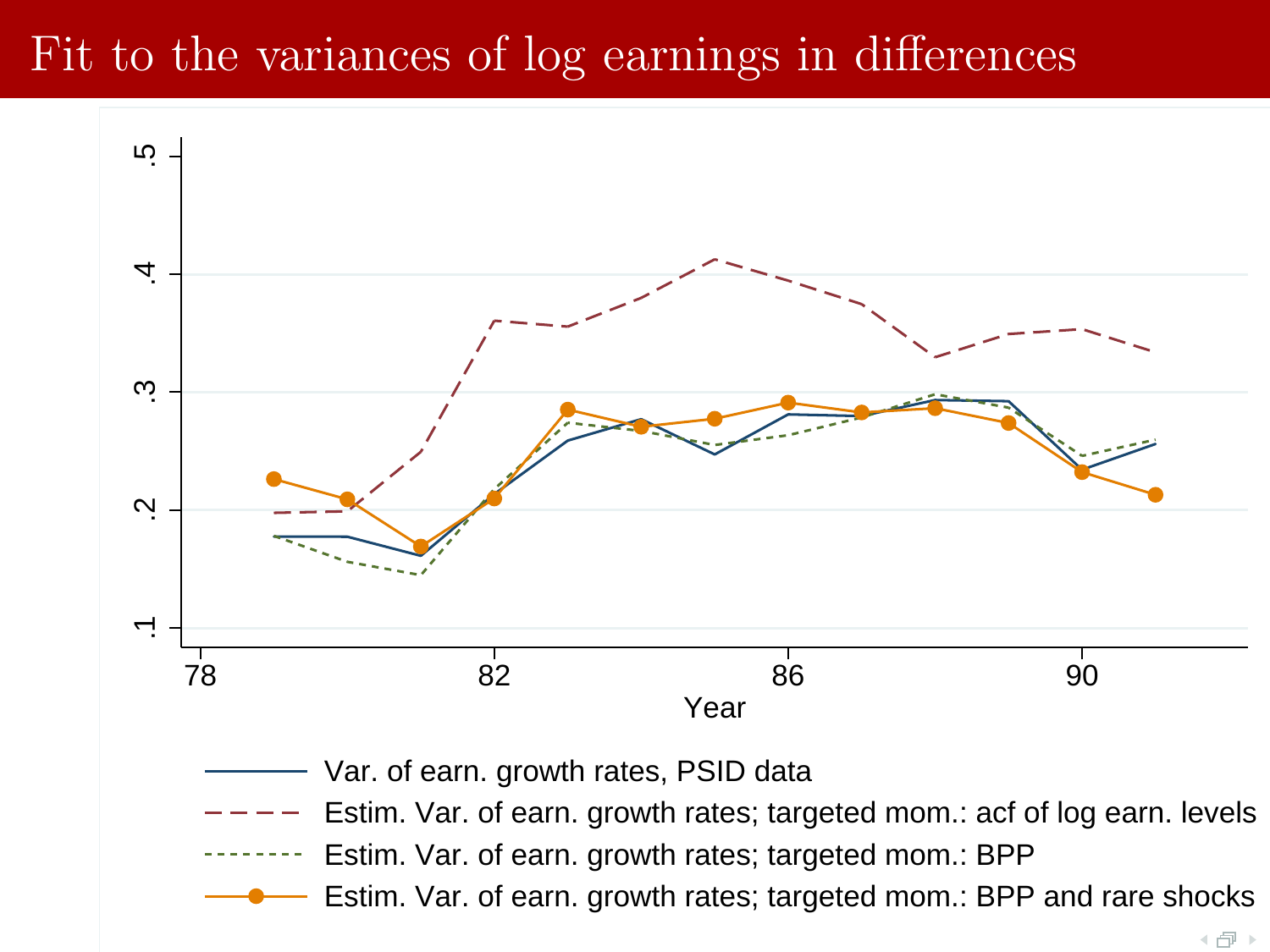- A puzzle: the moments in levels and differences deliver different estimates of permanent and transitory risk.
- We find a source of difference in administrative data: large deviations of earnings at the start and end of continuous individual earnings spells. Also true for PSID male earnings data.
- They also induce a substantial upward bias in the estimates of the insurance against permanent shocks.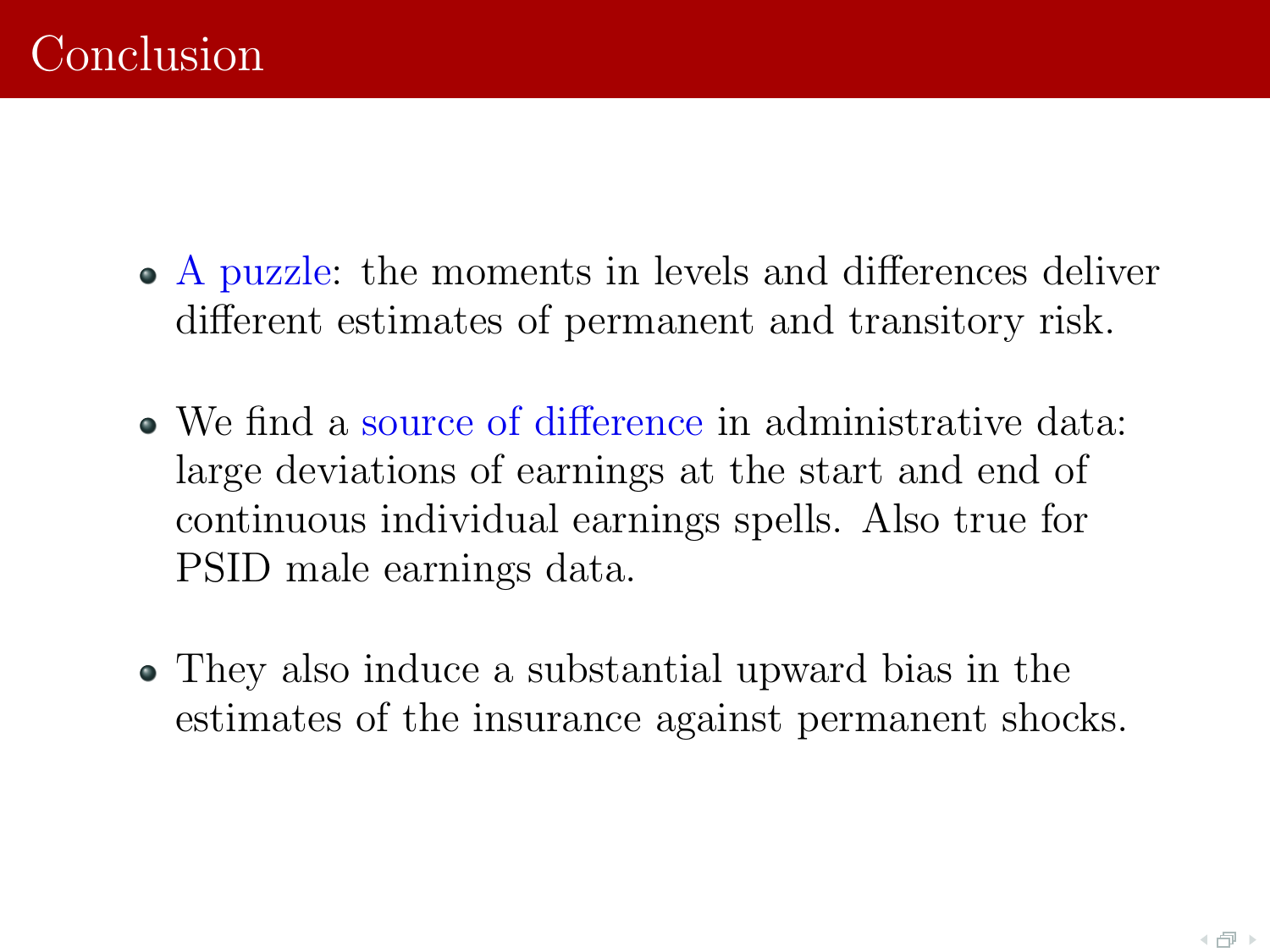# Implications for calibrating the earnings process

- Use the moments in levels to estimate the variance of permanent shocks and moments in differences to estimate the variance of transitory shocks.
- Estimate the earnings process on the data that do not include the observations surrounding the missing ones.
- Incorporate additional transitory shocks at the beginning and the end of contiguous earnings histories into the estimation—the mean and the variance of these shocks can be identified from the mean and the variance of earnings in those periods.